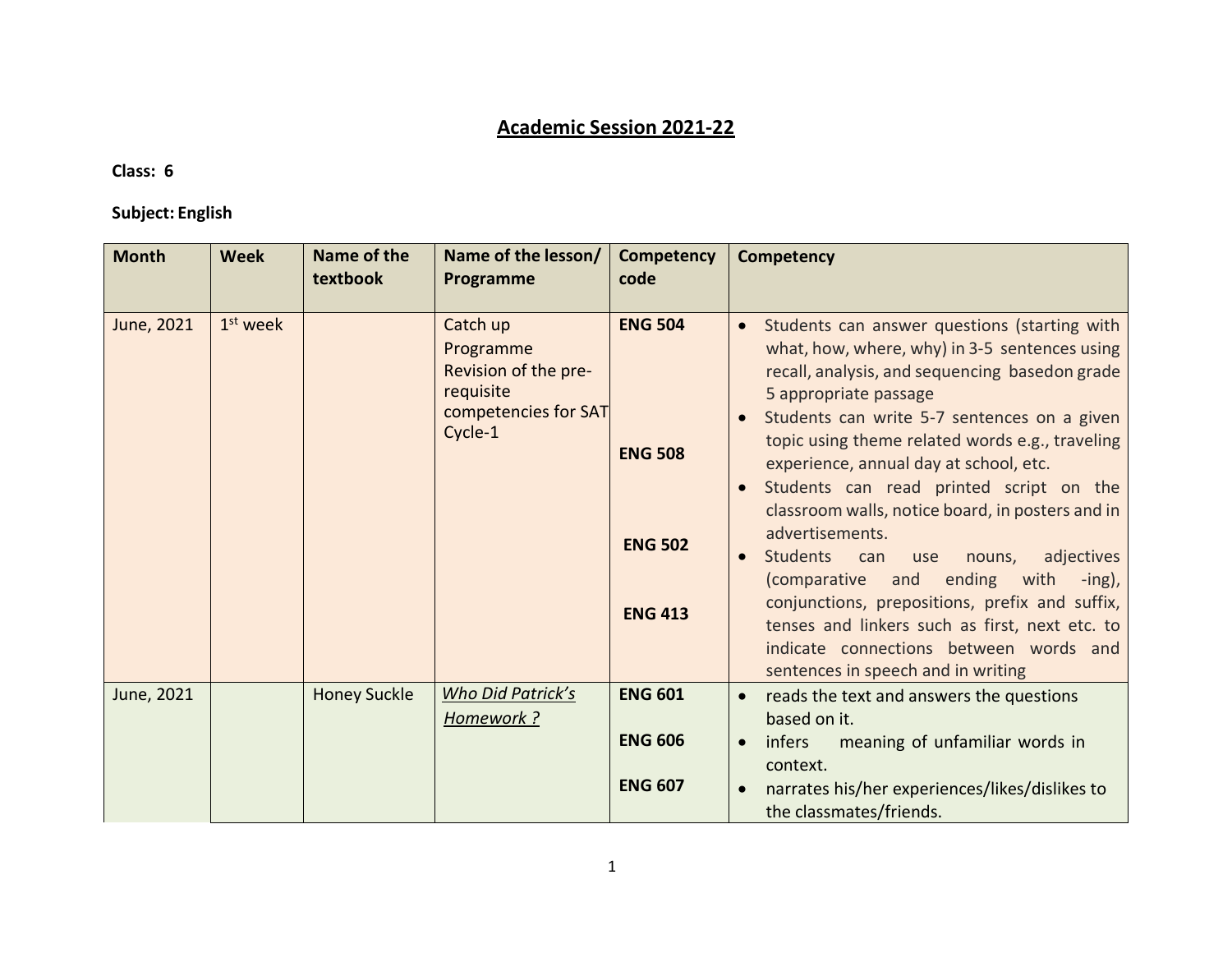|  |                              | A House, A Home<br>(Poem)            | <b>ENG 604</b>                   | $\bullet$              | recites the poem with proper intonation and<br>expressions.                                                                                                                            |
|--|------------------------------|--------------------------------------|----------------------------------|------------------------|----------------------------------------------------------------------------------------------------------------------------------------------------------------------------------------|
|  |                              |                                      | <b>ENG 613</b>                   | $\bullet$              | recognises rhyming words in the poem.                                                                                                                                                  |
|  | Pact with the<br>Sun         | A Tale of Two Birds                  | <b>ENG 604</b><br><b>ENG 601</b> | $\bullet$<br>$\bullet$ | connects the ideas that he/she infers through<br>reading and interaction with his/her personal<br>experience.<br>story/text and answers<br>reads the<br>the<br>questions based on it.  |
|  | Textbook/<br><b>Workbook</b> | Grammar &<br>Workbook<br>Composition | <b>ENG 616</b><br><b>ENG 615</b> | $\bullet$<br>$\bullet$ | makes negative sentences by adding 'not'.<br>writes meaningful sentences with the help of<br>given Jumbled words and puts punctuation<br>marks and capital letters wherever necessary. |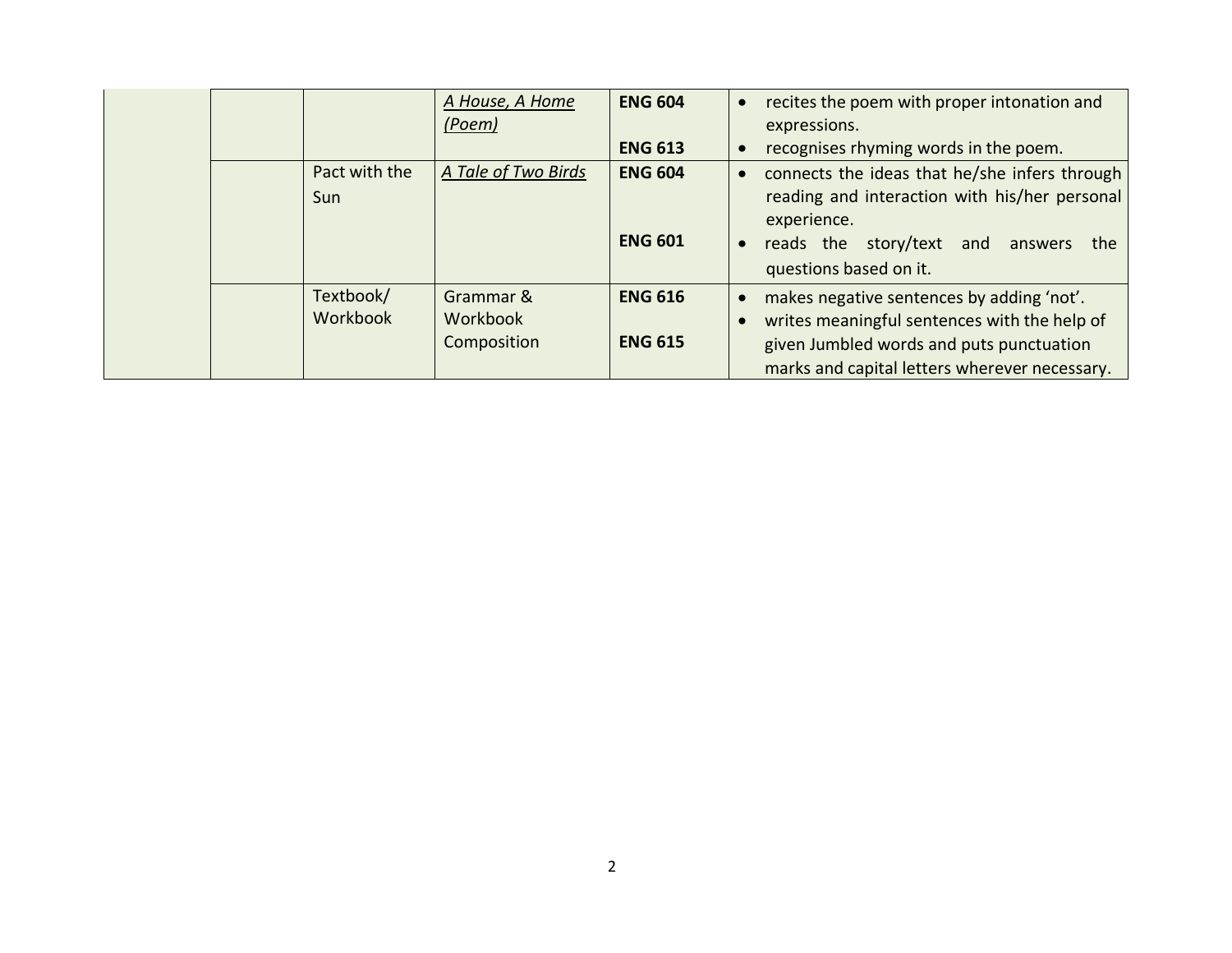| July, 2021   |                         | <b>Honey Suckle</b>   | <b>How the Dog Found</b><br><b>Himself a New</b><br>Master!<br>The Kite (Poem)                                                                                                                          | <b>ENG 604</b><br><b>ENG 614</b><br><b>ENG 614</b><br><b>ENG 604</b> | reads and understands the text and locates<br>$\bullet$<br>the details/information etc.<br>uses collective noun in sentences.<br>$\bullet$<br>makes abstract nouns using suffixes(-ness,-<br>$\bullet$<br>$ity, -ty, -y$ etc.)<br>recites the poem in groups/individually with<br>$\bullet$                                                                                                                         |
|--------------|-------------------------|-----------------------|---------------------------------------------------------------------------------------------------------------------------------------------------------------------------------------------------------|----------------------------------------------------------------------|---------------------------------------------------------------------------------------------------------------------------------------------------------------------------------------------------------------------------------------------------------------------------------------------------------------------------------------------------------------------------------------------------------------------|
|              |                         |                       |                                                                                                                                                                                                         | <b>ENG 615</b><br><b>ENG 613</b>                                     | proper expressions and intonation<br>recongnises action words and phrases.<br>$\bullet$<br>identifies figures of speech such as 'simile' and<br>$\bullet$<br>pair of rhyming words in the poem.                                                                                                                                                                                                                     |
|              |                         | Pact with the<br>Sun  | The Friendly<br>Mongoose                                                                                                                                                                                | <b>ENG 601</b><br><b>ENG 611</b>                                     | answers the questions based on the story and<br>$\bullet$<br>shares his/her personal views about the main<br>idea of the story.<br>uses new words in writing and speaking.<br>$\bullet$                                                                                                                                                                                                                             |
|              |                         | Textbook/<br>Workbook | Grammar &<br>Composition                                                                                                                                                                                | <b>ENG 616</b><br><b>ENG 603</b><br><b>ENG 609</b>                   | forms questions using when, where, who etc.<br>$\bullet$<br>completes crossword puzzles using the given<br>$\bullet$<br>hints.<br>develops a paragraph using the given clues.<br>$\bullet$                                                                                                                                                                                                                          |
|              |                         |                       | 1 <sup>st</sup> Student Assessment Test in the last week of July<br>As per syllabus covered/content taught in the month of June & July<br>Saturday of every alternative week will be a joyful Saturday. |                                                                      |                                                                                                                                                                                                                                                                                                                                                                                                                     |
| August, 2021 | 1 <sup>st</sup><br>week |                       | Catch up<br>Programme<br>Revision of the pre-<br>Requisite<br>competencies for SAT<br>Cycle-2                                                                                                           | <b>ENG 601</b><br><b>ENG 503</b><br><b>ENG 404</b>                   | Students can respond verbally/in writing to<br>$\bullet$<br>questions based on day-to-day life experiences,<br>an article, story or poem heard or read<br>Students can find simple information from tables<br>and maps etc.<br>Students can read grade 4 appropriate texts with<br>the help of pictures, phonic awareness,<br>consonant blends (bl, sl, fl, fr, st, etc.) and sight<br>words such as know, buy etc. |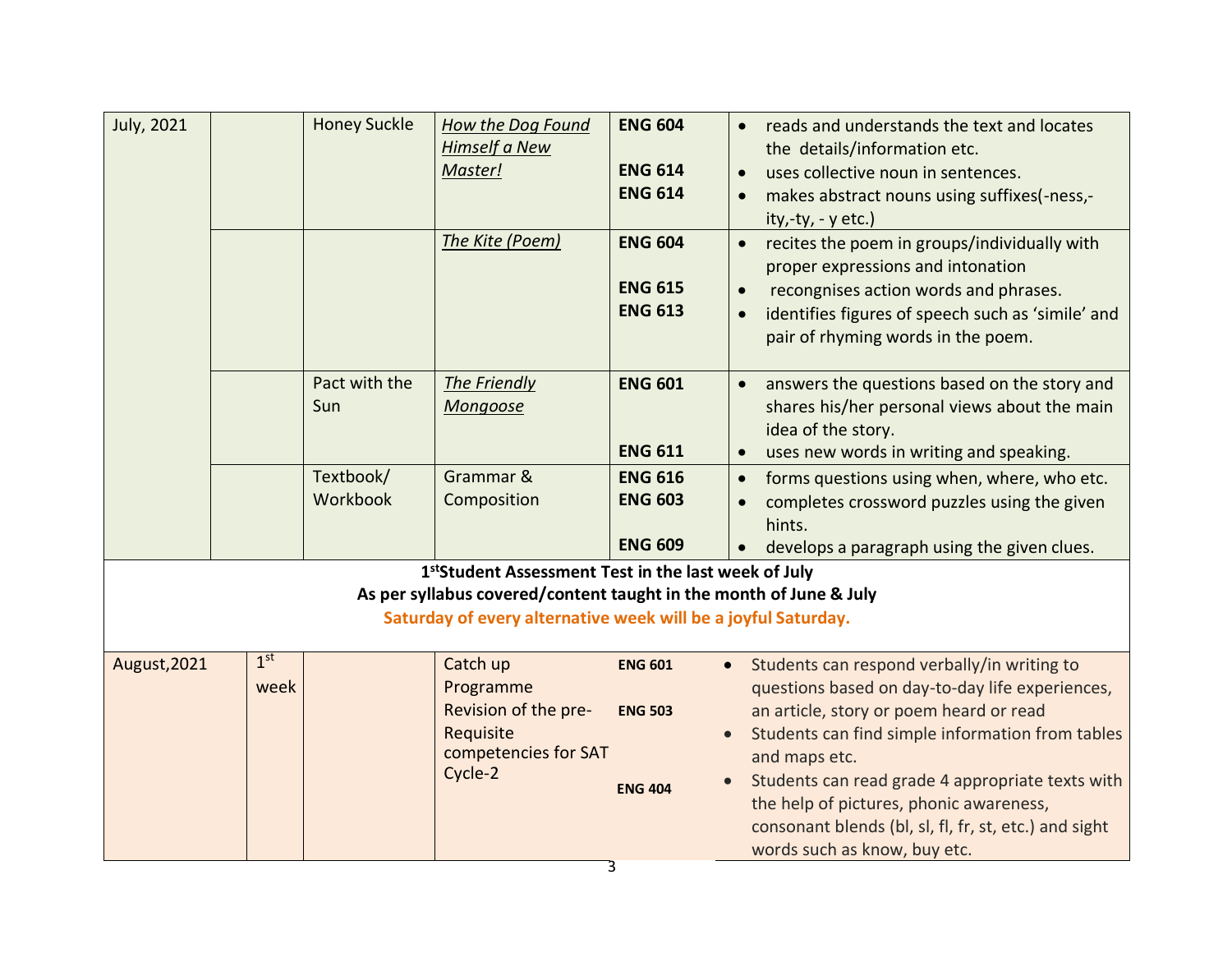|  | <b>ENG 414</b> | Student can identify types of sentences; change<br>simple sentences into interrogative sentences;<br>and apply subject-verb-object agreement |
|--|----------------|----------------------------------------------------------------------------------------------------------------------------------------------|
|--|----------------|----------------------------------------------------------------------------------------------------------------------------------------------|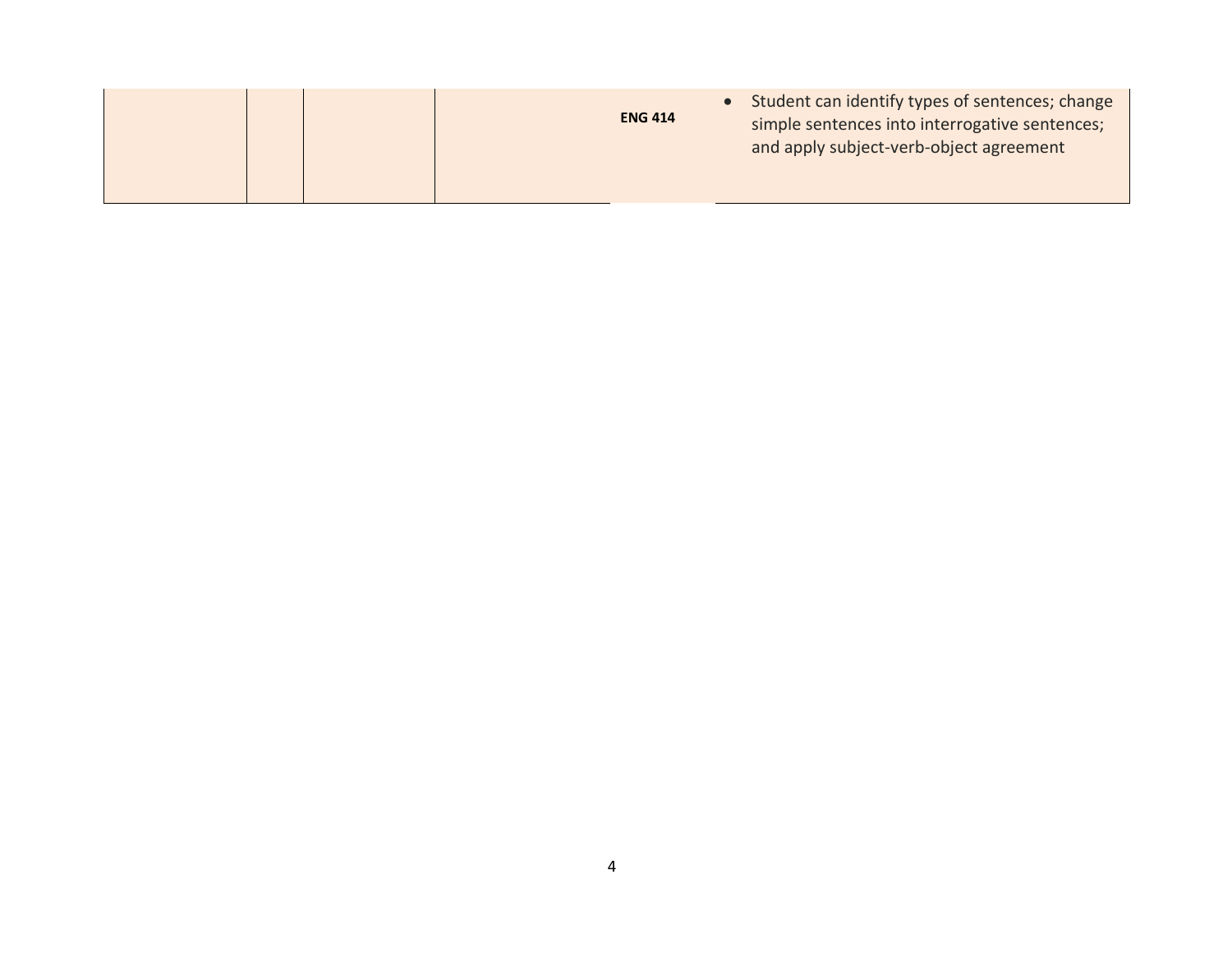| <b>August, 2021</b> | <b>Honey Suckle</b> | Taro's Reward      | <b>ENG 601</b> |           | reads and understands the text and answers the      |
|---------------------|---------------------|--------------------|----------------|-----------|-----------------------------------------------------|
|                     |                     |                    |                |           | questions based on it.                              |
|                     |                     |                    | <b>ENG 614</b> | $\bullet$ | uses descriptive words(adjectives) properly.        |
|                     |                     | The Quarrel (Poem) | <b>ENG 604</b> |           | recites the poem with proper pause and              |
|                     |                     |                    |                |           | intonation.                                         |
|                     |                     |                    | <b>ENG 613</b> | $\bullet$ | identifies rhyming words.                           |
|                     | Pact with the       | The Shepherd's     | <b>ENG 601</b> | $\bullet$ | enjoys story reading and answers the questions      |
|                     | Sun                 | <b>Treasure</b>    |                |           | based on it.                                        |
|                     |                     |                    | <b>ENG 615</b> | $\bullet$ | understands new sentence patterns.                  |
|                     | Textbook/           | Grammar &          | <b>ENG 611</b> |           | writes opposites of the given words.                |
|                     | Workbook            | Composition        | <b>ENG 615</b> |           | makes correct use of is/am/are in sentences.        |
|                     |                     |                    | <b>ENG 611</b> |           | understands and uses homophones.                    |
|                     |                     |                    | <b>ENG 605</b> |           | answers the questions based on a given picture.     |
| September,          | <b>Honey Suckle</b> | An Indian American | <b>ENG 603</b> |           | reads news items/headlines etc. to draw             |
| 2021                |                     | Woman in Space     |                |           | information /facts from them.                       |
|                     |                     | Kalpna Chawla      | <b>ENG 613</b> |           | differentiates between British and American         |
|                     |                     |                    | <b>ENG 608</b> | $\bullet$ | spellings.<br>writes short paragraphs about his/her |
|                     |                     |                    |                |           | wish/choice/dream etc.                              |
|                     | Pact with the       | The Old Clock Shop | <b>ENG 604</b> |           | appreciates human values and communicates           |
|                     | Sun                 |                    |                |           | his/her ideas.                                      |
|                     |                     |                    | <b>ENG 601</b> |           | reads the story with interest and responds to       |
|                     |                     |                    |                |           | questions based on it.                              |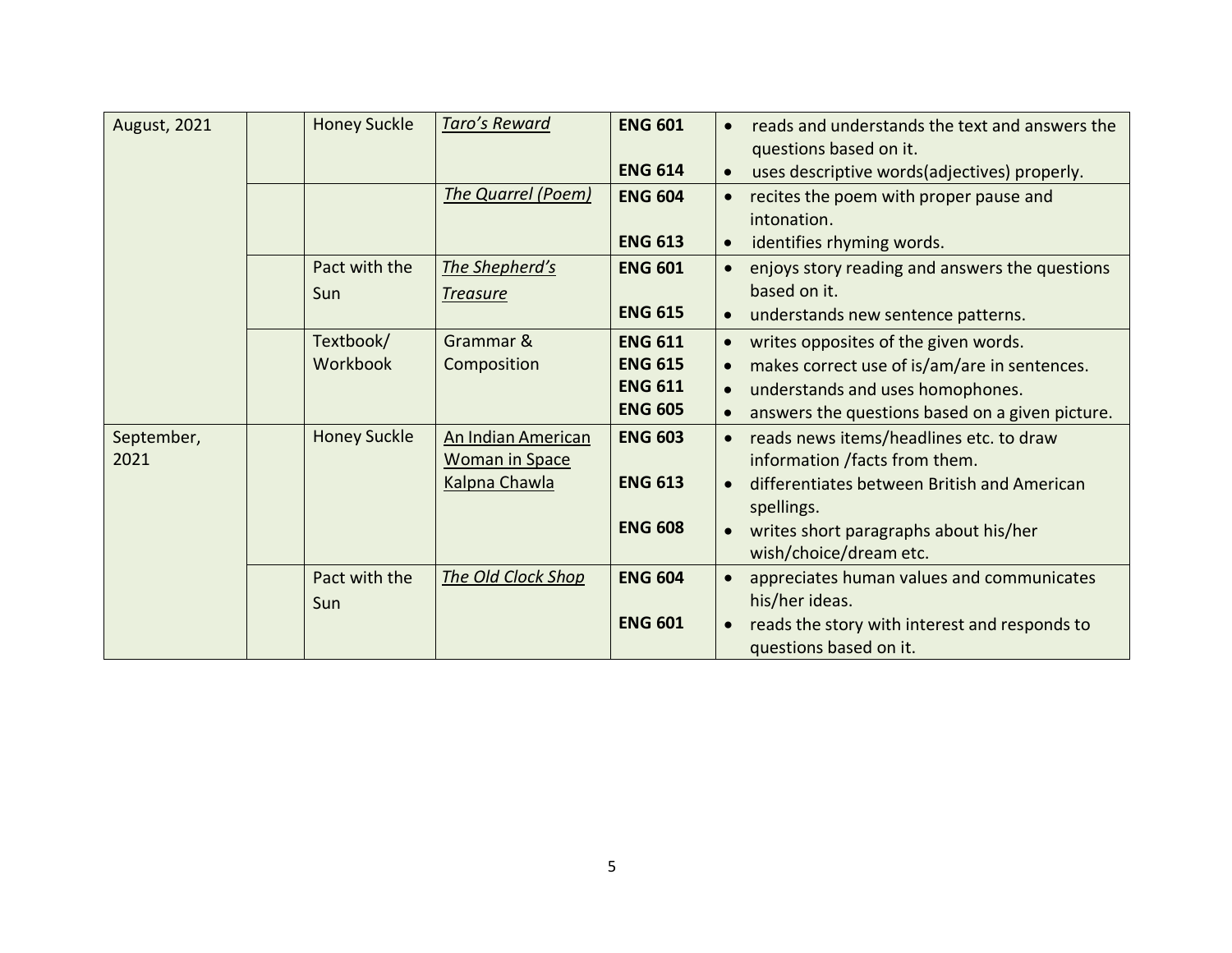|               |                         | Textbook/<br>Workbook | Grammar &<br>Composition<br>2nd Student Assessment Test in the last week of September                | <b>ENG 615</b><br><b>ENG 607</b><br><b>ENG 611</b>                                     | uses articles (a, an, the) and prepositions in<br>sentences.<br>describes a person/profession/place/thing using<br>the given hints.<br>forms opposites using the prefix 'un'.                                                                                                                                                                                                                                                                                                                                                                                                                                                                |
|---------------|-------------------------|-----------------------|------------------------------------------------------------------------------------------------------|----------------------------------------------------------------------------------------|----------------------------------------------------------------------------------------------------------------------------------------------------------------------------------------------------------------------------------------------------------------------------------------------------------------------------------------------------------------------------------------------------------------------------------------------------------------------------------------------------------------------------------------------------------------------------------------------------------------------------------------------|
|               |                         |                       | Saturday of every alternative week will be a joyful Saturday.                                        |                                                                                        |                                                                                                                                                                                                                                                                                                                                                                                                                                                                                                                                                                                                                                              |
| October, 2021 | 1 <sup>st</sup><br>week |                       | Catch up<br>Programme<br>Revision of the pre-<br>requisite<br>competencies for<br><b>SAT Cycle 3</b> | <b>ENG 409</b><br><b>ENG 408</b><br><b>ENG 514</b><br><b>ENG 512</b><br><b>ENG 615</b> | • Students can rearrange up to 6 jumbled<br>words into meaningful sentences<br>Students can express his/her<br>views/opinion about any event/<br>experience/ story orally and in 3-5<br>written sentences<br>Students can identify and appropriately<br>use adjectives, adverbs, prepositions of<br>time and place, direct and indirect<br>speech, tenses, conjunctions and<br>punctuations<br>Students can search for word meanings<br>in the dictionary using alphabetization<br>Students can identify and appropriately<br>use punctuations, correct sentence<br>structures, suffixes, conjunctions,<br>tenses, prepositions and articles |
| October, 2021 |                         | <b>Honey Suckle</b>   | Beauty (Poem)                                                                                        | <b>ENG 604</b><br><b>ENG 604</b>                                                       | recites the poem with proper intonation and<br>$\bullet$<br>expressions.<br>understands and appreciates the main idea of<br>the poem.                                                                                                                                                                                                                                                                                                                                                                                                                                                                                                        |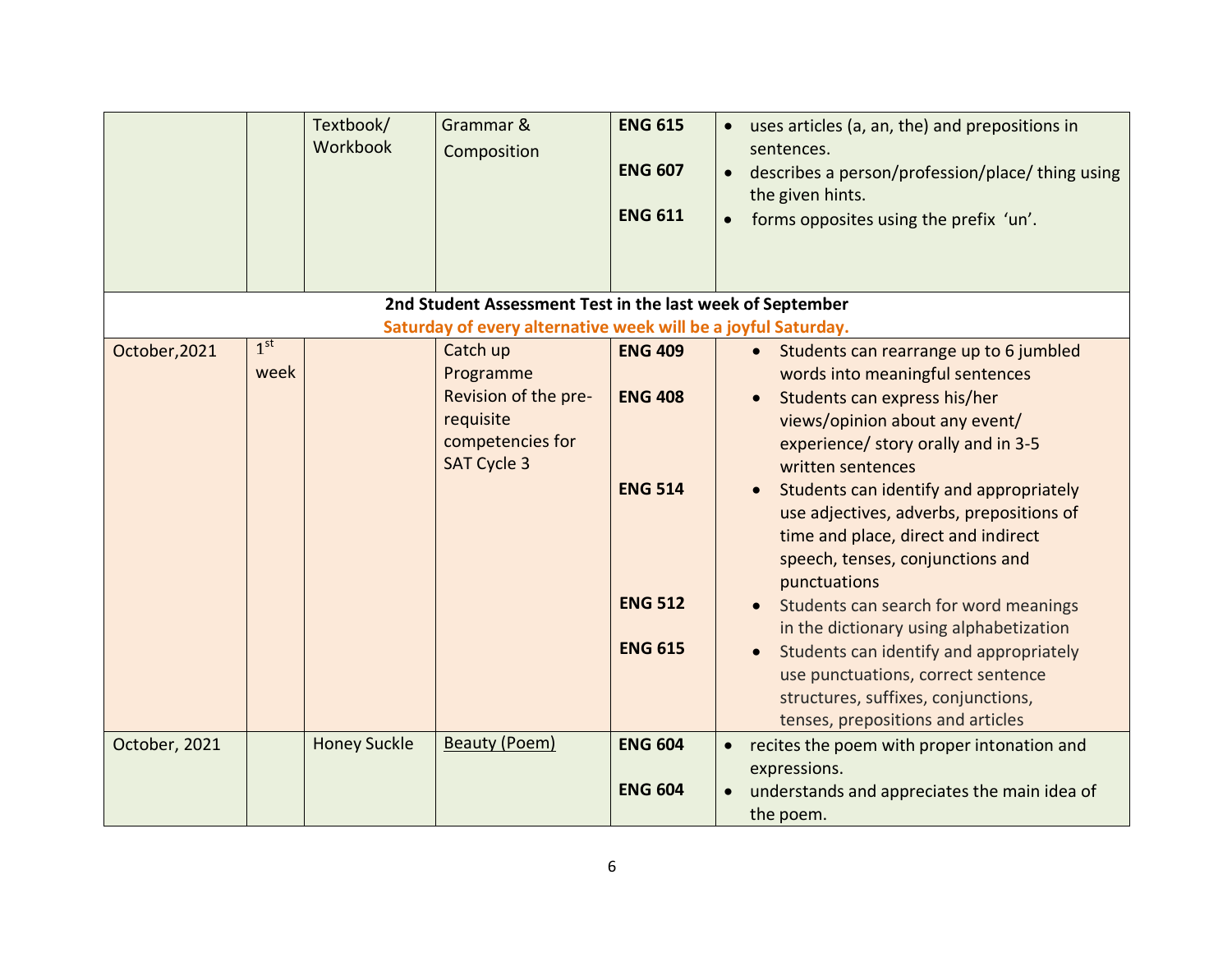|  |               | A Different Kind of | <b>ENG 615</b> |           | arranges the sentences into a meaningful          |
|--|---------------|---------------------|----------------|-----------|---------------------------------------------------|
|  |               | School              |                |           | sequence to                                       |
|  |               |                     | <b>ENG 610</b> | $\bullet$ | develop a story.                                  |
|  |               |                     | <b>ENG 604</b> |           | develops social concern for differently abled     |
|  |               |                     |                |           | persons.                                          |
|  |               |                     | <b>ENG 613</b> |           | uses dictionary for meaning, spelling and         |
|  |               |                     |                |           | reference etc.                                    |
|  | Pact with the | Tansen              | <b>ENG 607</b> | $\bullet$ | talks about traditional culture of Mughal Era.    |
|  | Sun           |                     | <b>ENG 607</b> |           | appreciates Indian classical music and musicians. |
|  |               |                     |                |           |                                                   |
|  | Textbook/     | Grammar &           | <b>ENG 614</b> |           | uses relative pronouns (who, which, that) for     |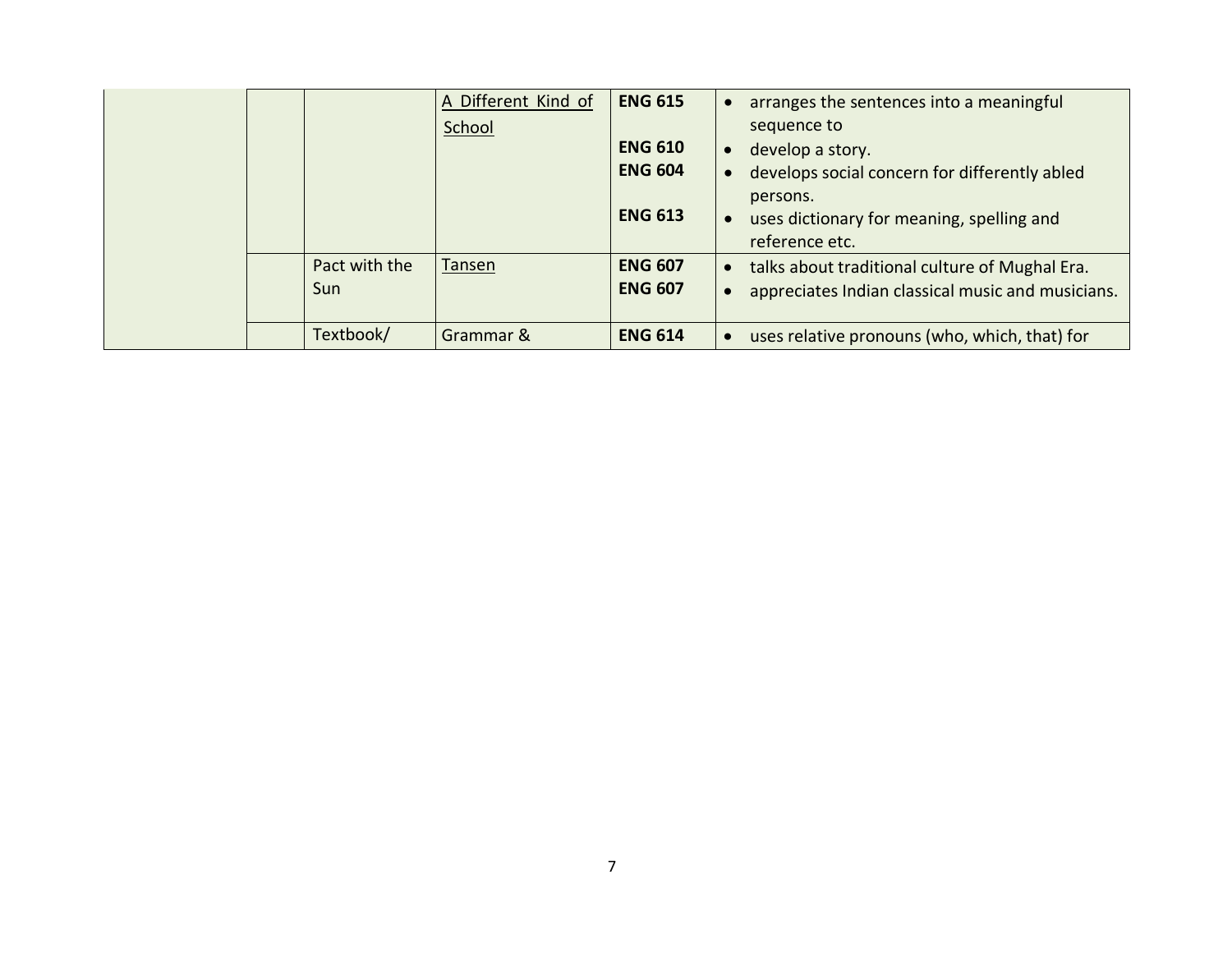|                   |                         | Workbook              | Composition                                                                                          | <b>ENG 615</b><br><b>ENG 616</b><br><b>ENG 614</b> | persons and things.<br>frames sentences using appropriate<br>conjunctions.<br>understands direct and indirect form of speech.<br>makes nouns from adjectives.                                                                                                                                                                                                                                                 |
|-------------------|-------------------------|-----------------------|------------------------------------------------------------------------------------------------------|----------------------------------------------------|---------------------------------------------------------------------------------------------------------------------------------------------------------------------------------------------------------------------------------------------------------------------------------------------------------------------------------------------------------------------------------------------------------------|
| November,<br>2021 |                         | <b>Honey Suckle</b>   | Where Do All the<br>Teacher's<br>Go?(Poem)                                                           | <b>ENG 604</b><br><b>ENG 602</b>                   | understands and appreciates the main idea of<br>the poem.<br>recites the poem with proper with proper<br>$\bullet$<br>rhythm.                                                                                                                                                                                                                                                                                 |
|                   |                         |                       | Who I Am                                                                                             | <b>ENG 606</b><br><b>ENG 607</b>                   | identifies and uses describing words.<br>introduces himself/herself and expresses his/her<br>idea/aim/suggestions etc.                                                                                                                                                                                                                                                                                        |
|                   |                         | Pact with the<br>Sun  | The Monkey and the<br>Crocodile                                                                      | <b>ENG 604</b><br><b>ENG 604</b>                   | reads and understands the main idea of the<br>story.<br>talks about different characters in the story.<br>$\bullet$                                                                                                                                                                                                                                                                                           |
|                   |                         | Textbook/<br>Workbook | Grammar &<br>Composition                                                                             | <b>ENG 607</b><br><b>ENG 615</b>                   | Talks and writes about his/her<br>$\bullet$<br>hobbies/interests/choices/aim etc.<br>frames questions using 'wh' words and helping<br>verbs.                                                                                                                                                                                                                                                                  |
|                   |                         |                       | Saturday of every alternative week will be a joyful Saturday.                                        | <b>Assessment</b>                                  |                                                                                                                                                                                                                                                                                                                                                                                                               |
| December, 2021    | 1 <sup>st</sup><br>week |                       | Catch up<br>Programme<br>Revision of the pre-<br>requisite<br>competencies for<br><b>SAT Cycle 4</b> | <b>ENG 614</b><br><b>ENG 601</b>                   | Students can identify and appropriately use<br>$\bullet$<br>collective and abstract nouns, reflexive pronouns,<br>relative pronouns, degrees of adjectives; and<br>make nouns from adjectives and adjectives from<br>nouns; and use same words as nouns and verb<br>Students can respond verbally/in writing to<br>questions based on day-to-day life experiences,<br>an article, story or poem heard or read |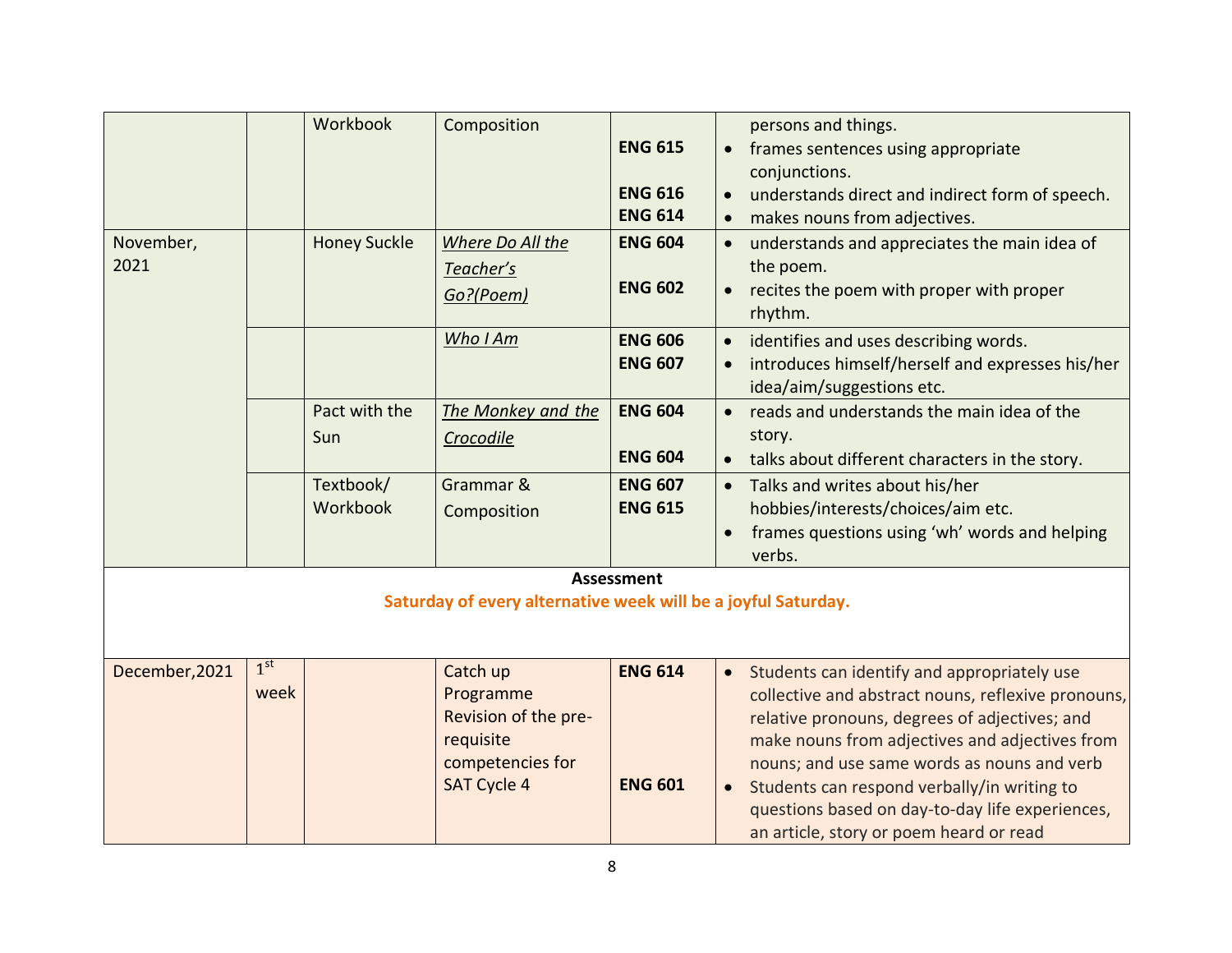|                |                     |               | <b>ENG 607</b><br><b>ENG 505</b> | Students can express his/her views/opinions in 8-<br>10 sentences on topics like school discipline,<br>value of sports/art etc.<br>Students can identify the main idea of a passage<br>and describe character traits |
|----------------|---------------------|---------------|----------------------------------|----------------------------------------------------------------------------------------------------------------------------------------------------------------------------------------------------------------------|
| December, 2021 | <b>Honey Suckle</b> | The Wonderful | <b>ENG 602</b>                   | recites the poem in groups/individually with                                                                                                                                                                         |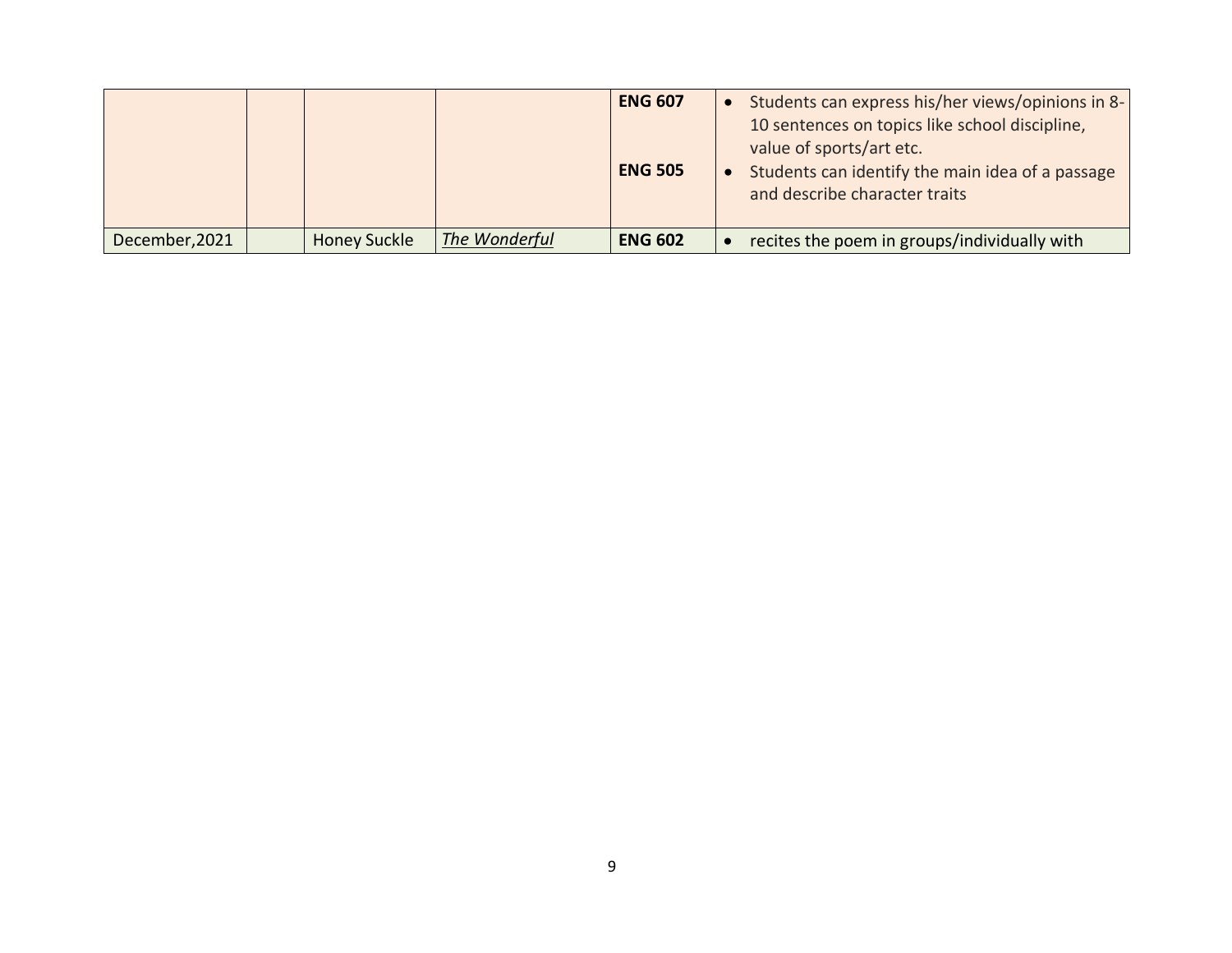|               |                       | Words(Poem)                                     | <b>ENG 606</b>                                     | proper intonation.<br>understands the main idea of the poem.                                                                                                                                                        |
|---------------|-----------------------|-------------------------------------------------|----------------------------------------------------|---------------------------------------------------------------------------------------------------------------------------------------------------------------------------------------------------------------------|
|               |                       | <b>Vocation (Poem)</b>                          | <b>ENG 607</b><br><b>ENG 616</b>                   | holds a conversation about the persons of<br>different professions.<br>frames sentences using 'I wish, I were'.                                                                                                     |
|               |                       | <b>Fair Play</b>                                | <b>ENG 601</b><br><b>ENG 614</b><br><b>ENG 613</b> | reads the text and responds to questions based<br>on it.<br>uses phrasal verbs in his/her own sentences.<br>uses dictionary to look up the meaning of<br>unfamiliar words.                                          |
|               | Pact with the<br>Sun  | <b>The Wonder Called</b><br><b>Sleep</b>        | <b>ENG 607</b><br><b>ENG 607</b>                   | talks about the advantages of sleep.<br>shares his/her dreams/imagination/opinion with<br>his/her friends.                                                                                                          |
|               | Textbook/<br>Workbook | Grammar<br>&Composition                         | <b>ENG 614</b><br><b>ENG 616</b><br><b>ENG 607</b> | makes compound words.<br>$\bullet$<br>changes active into passive forms of sentences.<br>writes a short paragraph on a familiar topic (my<br>$\bullet$<br>friend, my teacher, my school, my favourite<br>game etc.) |
|               |                       | Winter Break from 01 January to 10 January 2022 |                                                    |                                                                                                                                                                                                                     |
| January, 2022 | <b>Honey Suckle</b>   | A Game of Chance                                | <b>ENG 606</b><br><b>ENG 614</b><br><b>ENG 615</b> | names Indian festivals and talks about their<br>importance.<br>uses given words both as nouns and verbs.<br>makes simple sentences using there is/there<br>are/ there was/there were.                               |
|               | Pact with the<br>Sun  | A Pact with the Sun                             | <b>ENG 607</b><br><b>ENG 604</b>                   | discusses the things that are beneficial for<br>keeping good health.<br>enjoys reading story and answers the questions                                                                                              |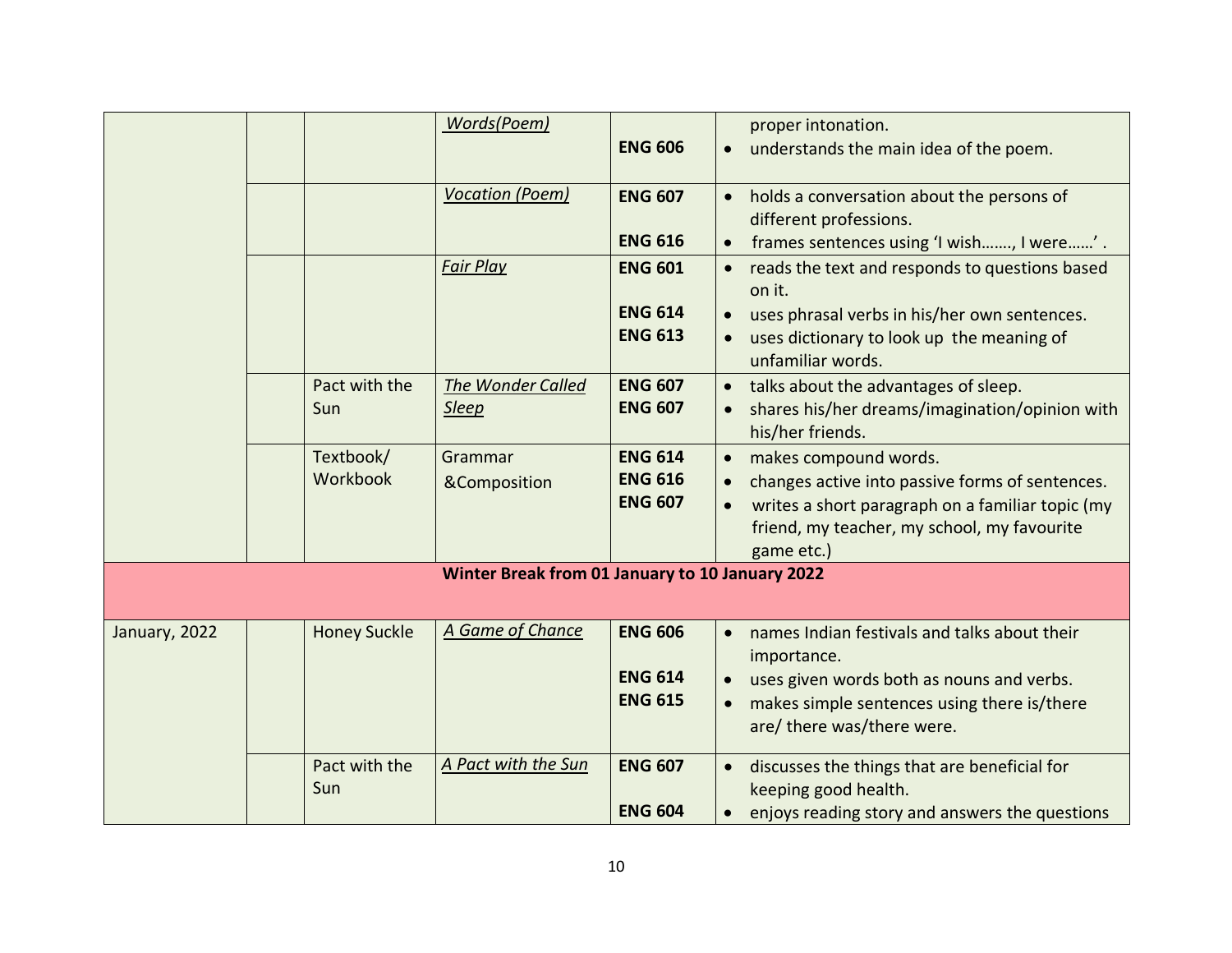|                |                         |                       |                                                                                                      |                                                                                        | based on it.                                                                                                                                                                                                                                                                                                                                                                                                                                                                                                                        |
|----------------|-------------------------|-----------------------|------------------------------------------------------------------------------------------------------|----------------------------------------------------------------------------------------|-------------------------------------------------------------------------------------------------------------------------------------------------------------------------------------------------------------------------------------------------------------------------------------------------------------------------------------------------------------------------------------------------------------------------------------------------------------------------------------------------------------------------------------|
|                |                         | Textbook/<br>Workbook | Grammar &<br>Composition                                                                             | <b>ENG 611</b><br><b>ENG 615</b><br><b>ENG 608</b><br><b>ENG 614</b><br><b>ENG 614</b> | uses prefixes in-, un-, im-, to form new words.<br>$\bullet$<br>uses was/were correctly in sentences.<br>develops a story/paragraph with the helps of<br>pictures/words/phrases.<br>makes adjectives from nouns.<br>uses degree of adjectives in sentences.                                                                                                                                                                                                                                                                         |
|                |                         |                       |                                                                                                      | <b>Assessment</b>                                                                      |                                                                                                                                                                                                                                                                                                                                                                                                                                                                                                                                     |
|                |                         |                       | Saturday of every alternative week will be a joyful Saturday.                                        |                                                                                        |                                                                                                                                                                                                                                                                                                                                                                                                                                                                                                                                     |
| February       | 1 <sup>st</sup><br>week |                       | Catch up<br>Programme<br>Revision of the pre-<br>requisite<br>competencies for<br><b>SAT Cycle 5</b> | <b>ENG 513</b><br><b>ENG 607</b><br><b>ENG 615</b>                                     | Students can identify and appropriately use<br>$\bullet$<br>nouns, pronouns, verbs, affirmative and negative<br>sentences, contractions of do not/ did not and<br>cannot/ was not and frame wh- questions<br>Students can express his/her views/opinions in 8-<br>$\bullet$<br>10 sentences on topics like school discipline,<br>value of sports/art etc.<br>Students can identify and appropriately use<br>$\bullet$<br>punctuations, correct sentence structures,<br>suffixes, conjunctions, tenses, prepositions and<br>articles |
| February, 2022 |                         | <b>Honey Suckle</b>   | <b>Desert Animals</b>                                                                                | <b>ENG 604</b><br><b>ENG 611</b><br><b>ENG 615</b>                                     | names various wild animals and their habitat.<br>uses appropriate vocabulary associated with<br>desert.<br>uses can/cannot/ has to/have to/correctly in<br>sentences.                                                                                                                                                                                                                                                                                                                                                               |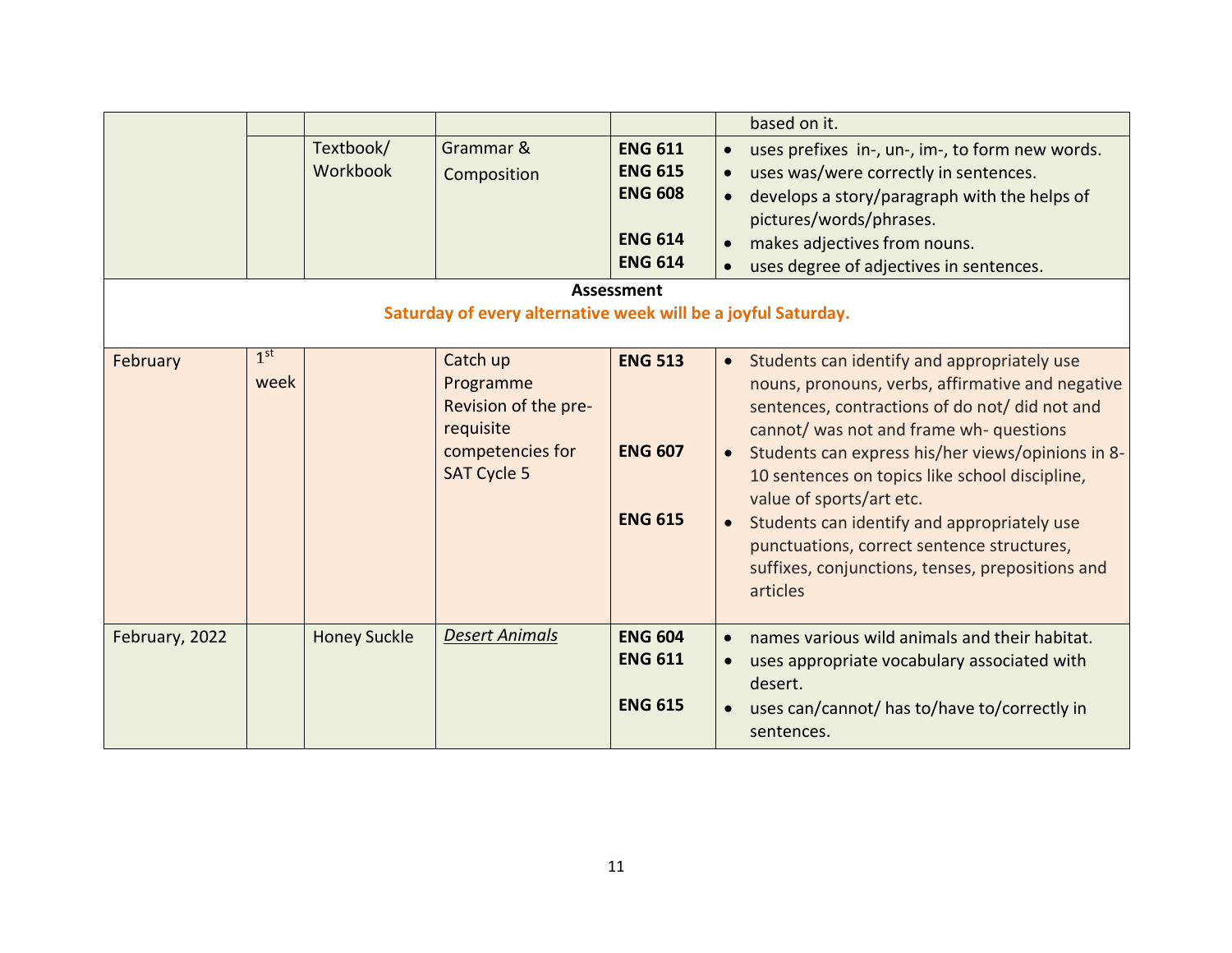|  | The Banyan Tree | <b>ENG 614</b> | uses describing words in sentences.     |
|--|-----------------|----------------|-----------------------------------------|
|  |                 | <b>ENG 615</b> | makes sentences using 'asas'.           |
|  |                 | <b>ENG 614</b> | uses degree of adjectives in sentences. |
|  |                 | <b>ENG 607</b> | composes small paragraphs about any     |
|  |                 |                | place/person/thing etc.                 |
|  |                 |                |                                         |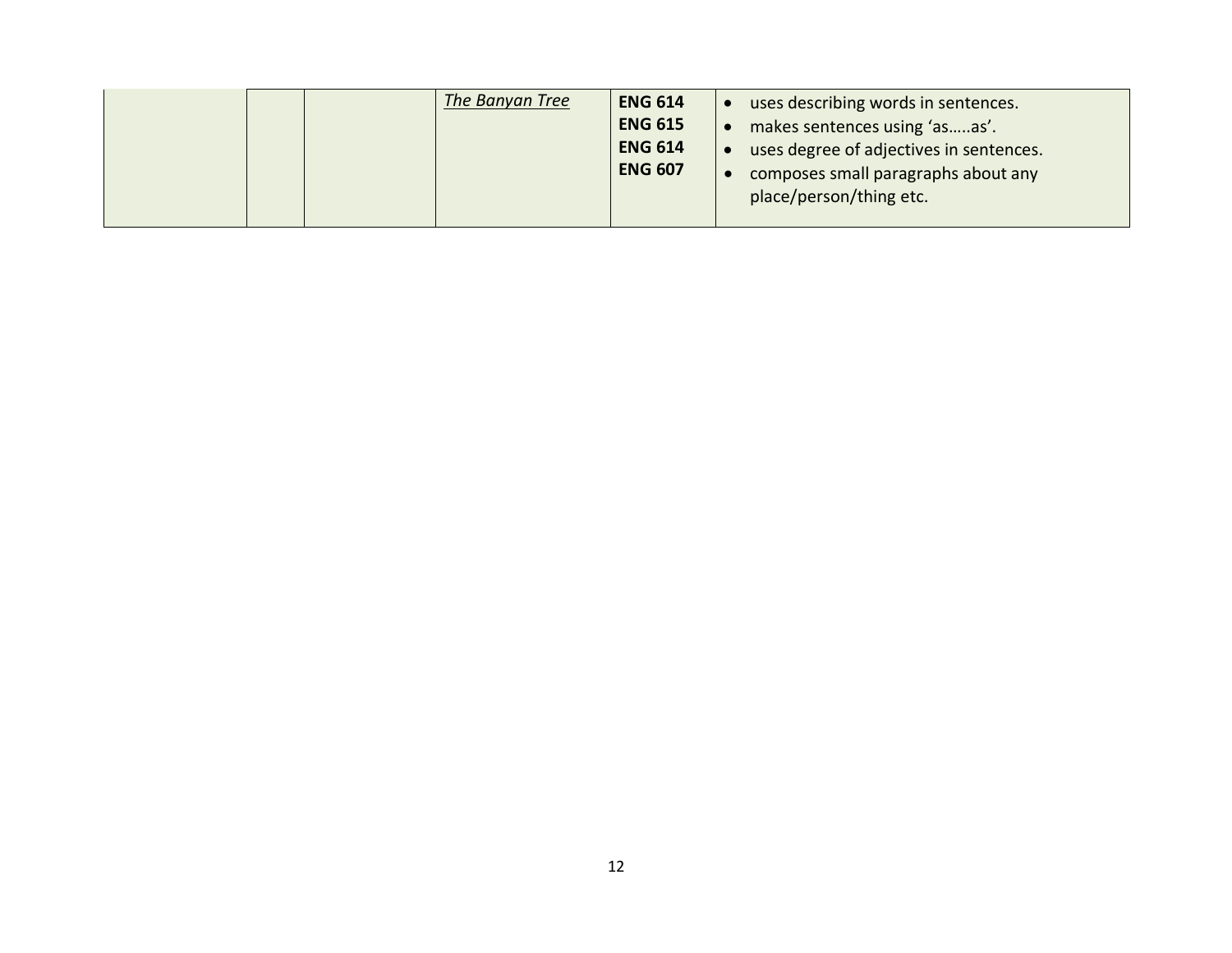|                    | Pact with the<br>Sun  | What Happened to<br>the Reptiles    | <b>ENG 601</b><br><b>ENG 607</b>                                     | reads and understands the text and answers the<br>$\bullet$<br>questions based on it.<br>expresses his/her views on a given topic.                                                                                         |  |  |
|--------------------|-----------------------|-------------------------------------|----------------------------------------------------------------------|----------------------------------------------------------------------------------------------------------------------------------------------------------------------------------------------------------------------------|--|--|
|                    | Textbook/<br>Workbook | Grammar &<br>Composition            | <b>ENG 614</b><br><b>ENG 615</b><br><b>ENG 615</b><br><b>ENG 614</b> | completes sentences using reflexive pronoun<br>$\bullet$<br>(Myself, him self etc)<br>rearranges the sentences into meaningful<br>sequence.<br>uses would/could in sentences.<br>makes adjectives from nouns.<br>$\bullet$ |  |  |
| <b>March, 2022</b> | <b>Honey Suckle</b>   | <b>Whatif (Poem)</b>                | <b>ENG 604</b><br><b>ENG 616</b>                                     | recites the poem with proper pause and<br>$\bullet$<br>intonations.<br>dicusses some 'what if' situations in his/her day<br>$\bullet$<br>to day life.                                                                      |  |  |
|                    | Pact with the<br>Sun  | A Strange Wrestling<br>Match        | <b>ENG 601</b><br><b>ENG 604</b>                                     | reads the text and responds to questions based<br>$\bullet$<br>on it.<br>Appreciates human values such as courage,<br>$\bullet$<br>confidence, bravery etc.                                                                |  |  |
|                    |                       | <b>Chhote Nawab And</b><br>The Liar | <b>ENG 606</b><br><b>ENG 604</b>                                     | enjoys and appreciates stories full of wit and<br>humour<br>discusses traits of different characters in the<br>story.                                                                                                      |  |  |
|                    |                       |                                     | <b>Revision</b>                                                      |                                                                                                                                                                                                                            |  |  |
| <b>Assessment</b>  |                       |                                     |                                                                      |                                                                                                                                                                                                                            |  |  |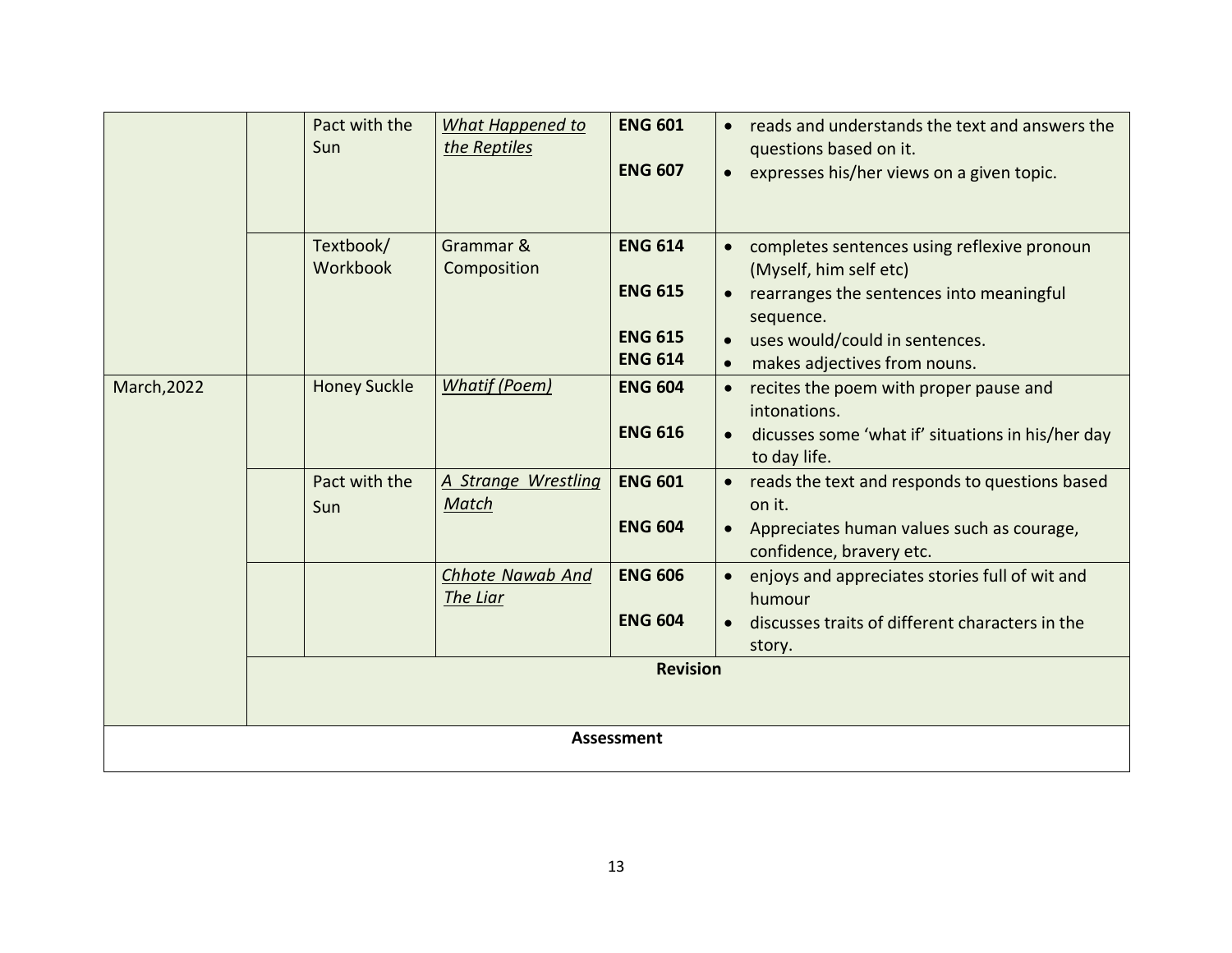# **Academic Session 2021-22**

#### **Class: 7**

### **Subject: English**

| <b>Month</b> | <b>Week</b> | Name of the<br>textbook | Name of the lesson/<br>Programme                                                           | Competency<br>code                                                                     | <b>Competency</b>                                                                                                                                                                                                                                                                                                                                                                                                                                                                                                                                                                                                                                                                                                                     |
|--------------|-------------|-------------------------|--------------------------------------------------------------------------------------------|----------------------------------------------------------------------------------------|---------------------------------------------------------------------------------------------------------------------------------------------------------------------------------------------------------------------------------------------------------------------------------------------------------------------------------------------------------------------------------------------------------------------------------------------------------------------------------------------------------------------------------------------------------------------------------------------------------------------------------------------------------------------------------------------------------------------------------------|
| June, 2021   | $1st$ week  |                         | Catch up Programme<br>Revision of the pre-<br>requisite<br>competencies for SAT<br>Cycle-1 | <b>ENG 514</b><br><b>ENG 601</b><br><b>ENG 606</b><br><b>ENG 611</b><br><b>ENG 615</b> | Students can identify and appropriately use<br>$\bullet$<br>adjectives, adverbs, prepositions of time and<br>place, direct and indirect speech, tenses,<br>conjunctions and punctuations<br>Students can respond verbally/in writing to<br>$\bullet$<br>questions based on day-to-day life experiences,<br>an article, story or poem heard or read<br>Students can infer meaning from familiar and<br>$\bullet$<br>unfamiliar grade 6 appropriate text by<br>understanding the context<br>Students can use synonyms, antonyms<br>$\bullet$<br>appropriately in sentences<br>Students can identify and appropriately use<br>punctuations, correct sentence structures,<br>suffixes, conjunctions, tenses, prepositions and<br>articles |
| June, 2021   |             | Honeycomb               | <b>Three Questions</b>                                                                     | <b>ENG 703</b><br><b>ENG 714</b>                                                       | reads the text and responds to the questions<br>$\bullet$<br>based on it.<br>uses same word both as noun and verb.                                                                                                                                                                                                                                                                                                                                                                                                                                                                                                                                                                                                                    |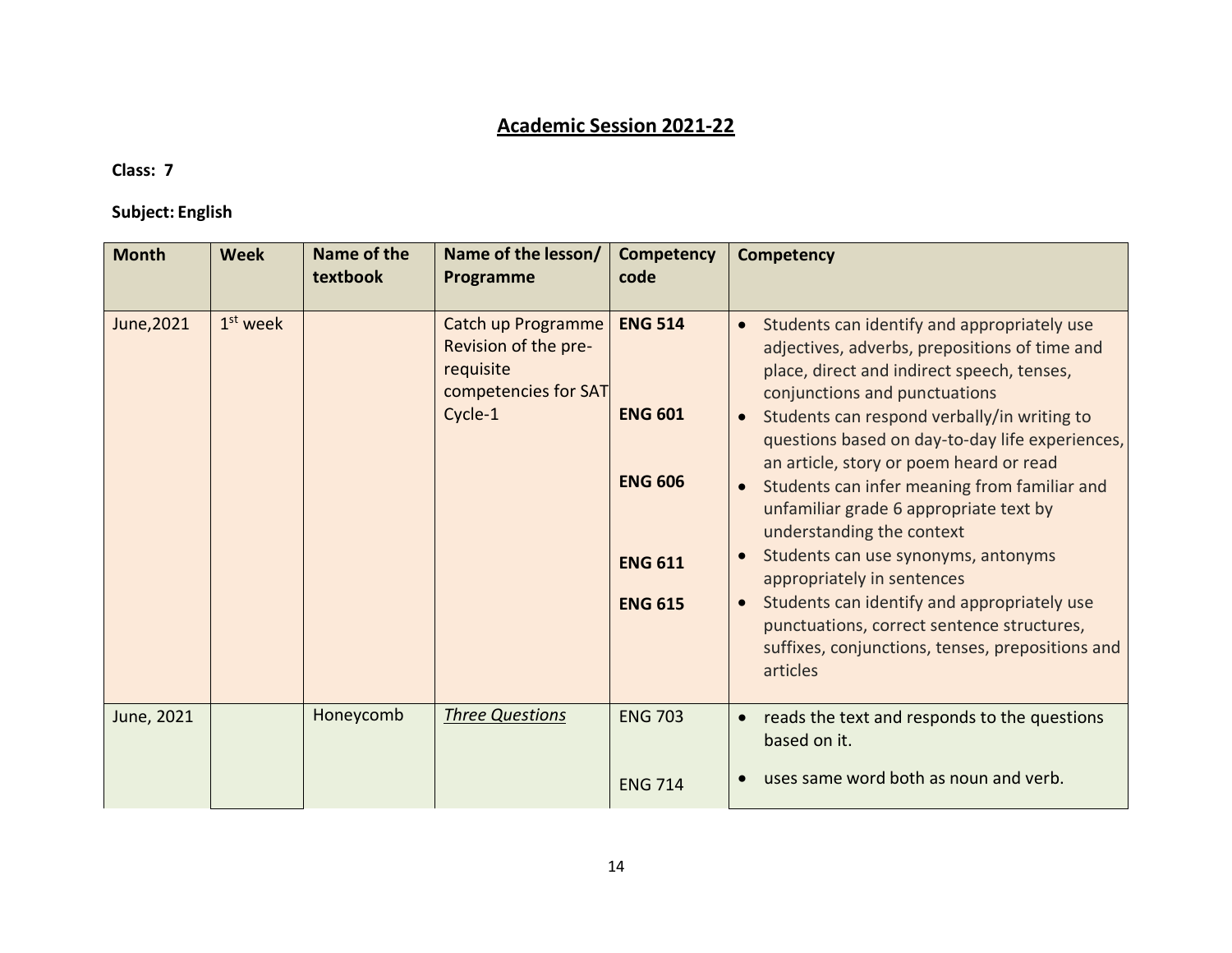|  |           |                    | <b>ENG 706</b>                   |           | describes briefly events/ places/ experiences<br>etc.                                                                       |
|--|-----------|--------------------|----------------------------------|-----------|-----------------------------------------------------------------------------------------------------------------------------|
|  |           | The Squirrel(poem) | <b>ENG 701</b><br><b>ENG 707</b> | $\bullet$ | recites the poem in groups/ individually with<br>appropriate pause and intonation.<br>identifies rhyming words in the poem. |
|  |           |                    |                                  |           |                                                                                                                             |
|  | Textbook/ | Grammar &          | <b>ENG 707</b>                   | $\bullet$ | makes compound words.                                                                                                       |
|  | Workbook  | Composition        | <b>ENG 715</b>                   |           | changes direct speech into indirect speech.                                                                                 |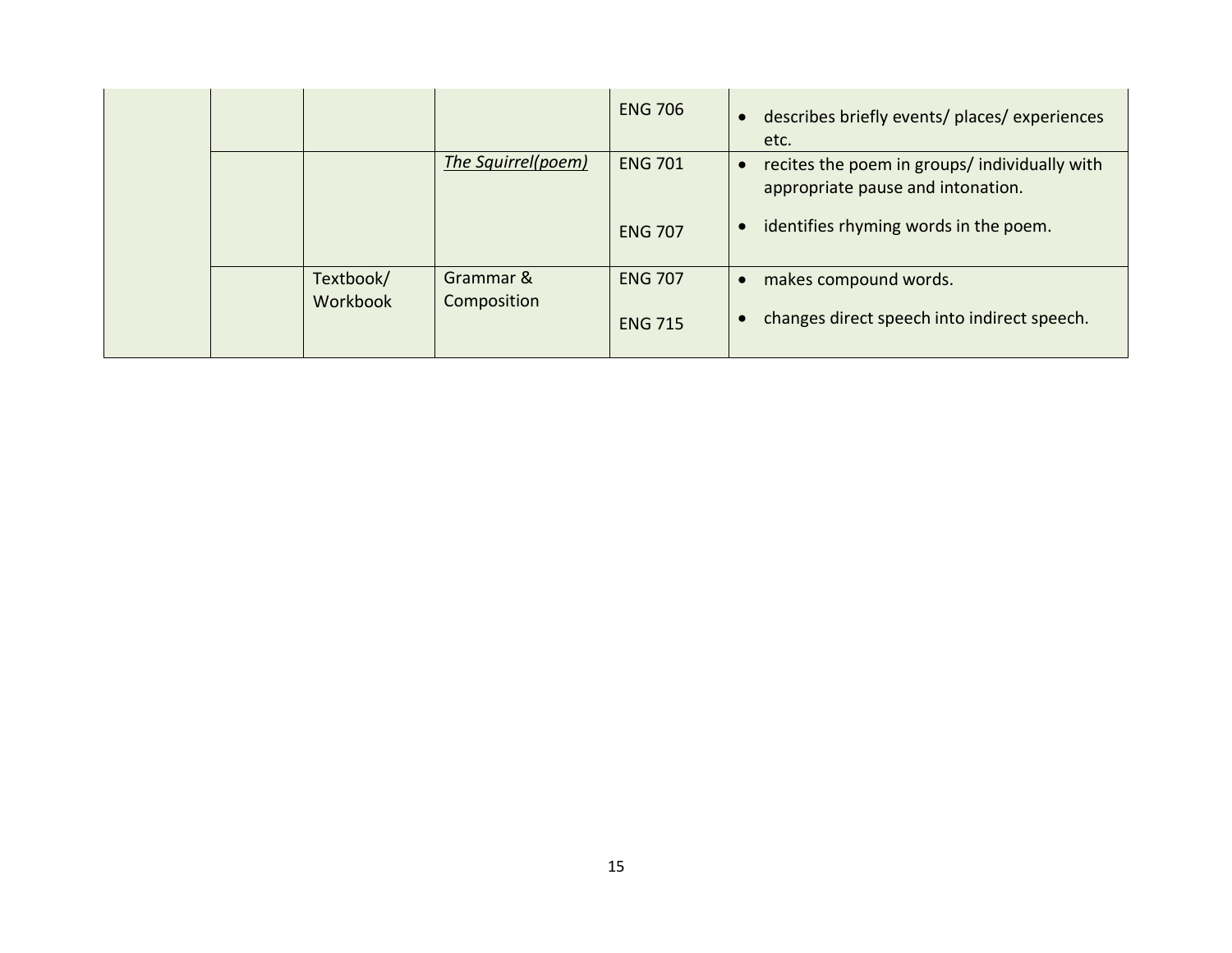|            |               |                         | <b>ENG 714</b> | uses degree of adjective in sentences.<br>$\bullet$         |
|------------|---------------|-------------------------|----------------|-------------------------------------------------------------|
|            |               |                         | <b>ENG 707</b> | writes opposites for the given words.<br>$\bullet$          |
| July, 2021 | Honeycomb     | A Gift of Chappals      | <b>ENG 704</b> | practises life skills such as decision making,<br>$\bullet$ |
|            |               |                         |                | negotiating, persuading etc.                                |
|            |               |                         | <b>ENG 706</b> | understands the importance of values such as<br>$\bullet$   |
|            |               |                         |                | sincerity, care and compassion as examplified               |
|            |               |                         |                | in the lesson.                                              |
|            |               |                         | <b>ENG 713</b> | writes sentences using 'if clause'.<br>$\bullet$            |
|            |               |                         | <b>ENG 714</b> | asks<br>questions<br>about<br>$\bullet$                     |
|            |               |                         |                | likes/dislikes/preference/hobbies etc.                      |
|            |               | The Rebel(poem)         | <b>ENG 701</b> | recites the poem with proper rhythm and<br>$\bullet$        |
|            |               |                         |                | expressions.                                                |
|            |               |                         | <b>ENG 707</b> | makes opposite of the given words.<br>$\bullet$             |
|            | An Alien      | The Tiny Teacher        | <b>ENG 703</b> | reads the story with understanding and<br>$\bullet$         |
|            | Hand          |                         |                | respond to questions based on it.                           |
|            |               |                         | <b>ENG 706</b> | holds discussion on the importance of duty,<br>$\bullet$    |
|            |               |                         |                | discipline, cleanliness and team spirit etc.                |
|            |               | <b>Bringing up Kari</b> | <b>ENG 706</b> | talks about animals and shows concern for<br>$\bullet$      |
|            |               |                         |                | them.                                                       |
|            |               |                         | <b>ENG 701</b> | responds to different kind of<br>$\bullet$                  |
|            |               |                         |                | instruction/requests/directions etc.                        |
|            | Textbook/Work | Grammar &               | <b>ENG 714</b> | uses adjectives properly in the sentences.<br>$\bullet$     |
|            | book          | Composition             | <b>ENG 713</b> | uses same word both as noun and verb.<br>$\bullet$          |
|            |               |                         | <b>ENG 701</b> | makes his/her own sentences using the given<br>$\bullet$    |
|            |               |                         |                | words.                                                      |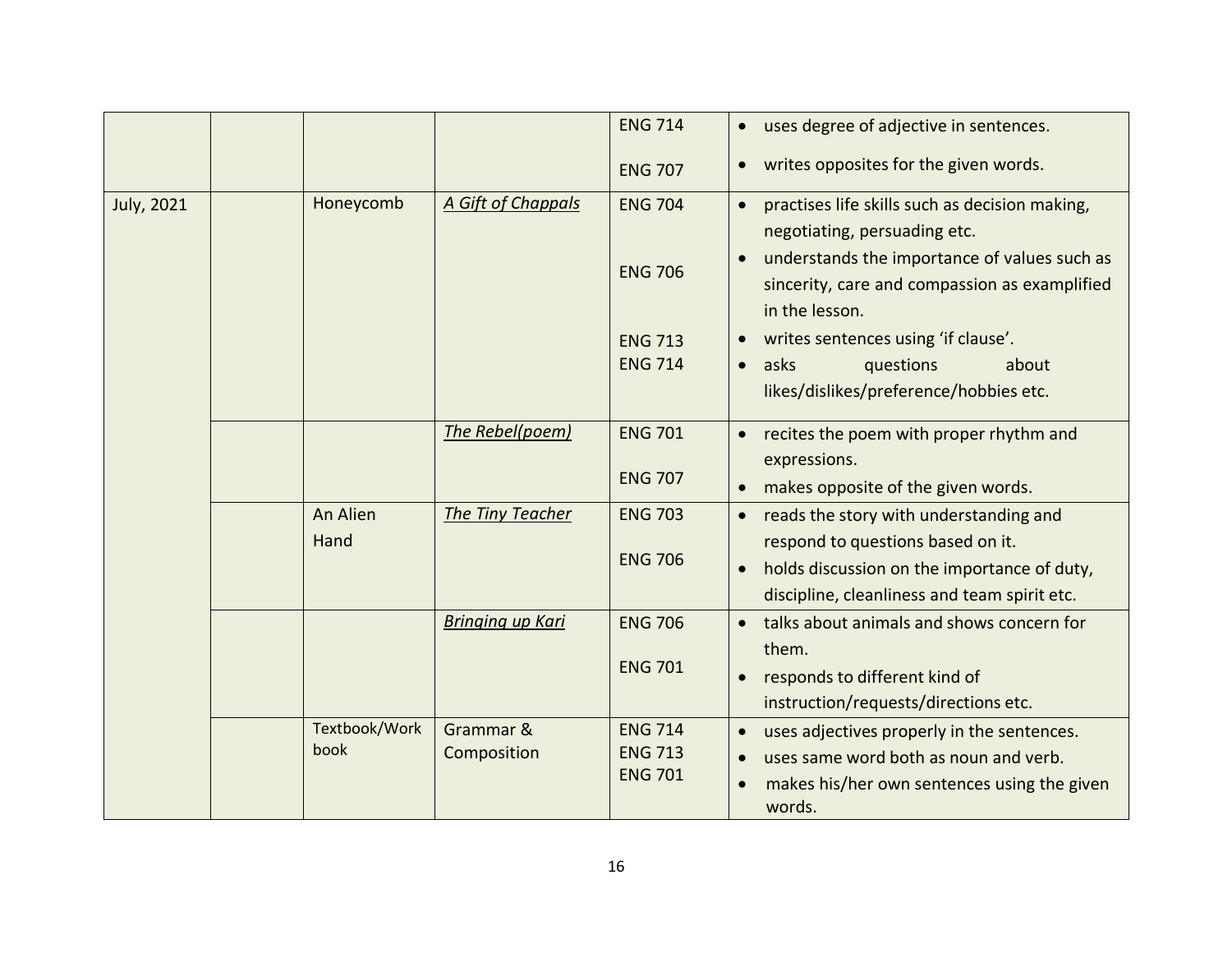| 1 <sup>st</sup> Student Assessment Test in the last week of July<br>As per syllabus covered/content taught in the month of June & July<br>Saturday of every alternative week will be a joyful Saturday. |                         |           |                                                     |                |                                                                                                                                                                                                 |  |  |
|---------------------------------------------------------------------------------------------------------------------------------------------------------------------------------------------------------|-------------------------|-----------|-----------------------------------------------------|----------------|-------------------------------------------------------------------------------------------------------------------------------------------------------------------------------------------------|--|--|
| August, 2021                                                                                                                                                                                            | 1 <sup>st</sup><br>week |           | Catch up<br>Programme<br>Revision of the pre-       | <b>ENG 511</b> | Students can build grade 5 appropriate<br>vocabulary using crossword puzzles, word<br>chains, etc.                                                                                              |  |  |
|                                                                                                                                                                                                         |                         |           | requisite<br>competencies for<br><b>SAT Cycle-2</b> | <b>ENG 513</b> | Students can identify and appropriately use<br>nouns, pronouns, verbs, affirmative and<br>negative sentences, contractions of do not/ did<br>not and cannot/ was not and frame wh-<br>questions |  |  |
|                                                                                                                                                                                                         |                         |           |                                                     | <b>ENG 602</b> | Students can read familiar and unfamiliar $4 - 6$<br>paragraphs                                                                                                                                 |  |  |
|                                                                                                                                                                                                         |                         |           |                                                     | <b>ENG 605</b> | Students can respond to questions by gathering<br>information from notices, charts, diagrams, etc.                                                                                              |  |  |
|                                                                                                                                                                                                         |                         |           |                                                     | <b>ENG 703</b> | Students can read a variety of grade 7<br>appropriate texts and complete character<br>analysis, sequencing of ideas and events and<br>relate them with his/her personal experiences             |  |  |
|                                                                                                                                                                                                         |                         |           |                                                     | <b>ENG 714</b> | Students can identify and use adverbs, degree<br>of adjectives, words such as 'can/ cannot',<br>'could/ could not', articles, frame questions and<br>form adjectives from nouns and verbs       |  |  |
| <b>August, 2021</b>                                                                                                                                                                                     |                         | Honeycomb | <b>Gopal and the Hilsa</b><br>Fish                  | <b>ENG 703</b> | reads and enjoys various forms of text like<br>$\bullet$                                                                                                                                        |  |  |
|                                                                                                                                                                                                         |                         |           |                                                     | <b>ENG 702</b> | comics, pictures with dialogues etc.<br>completes word ladder, crossword puzzles to<br>$\bullet$<br>build up vocabulary.                                                                        |  |  |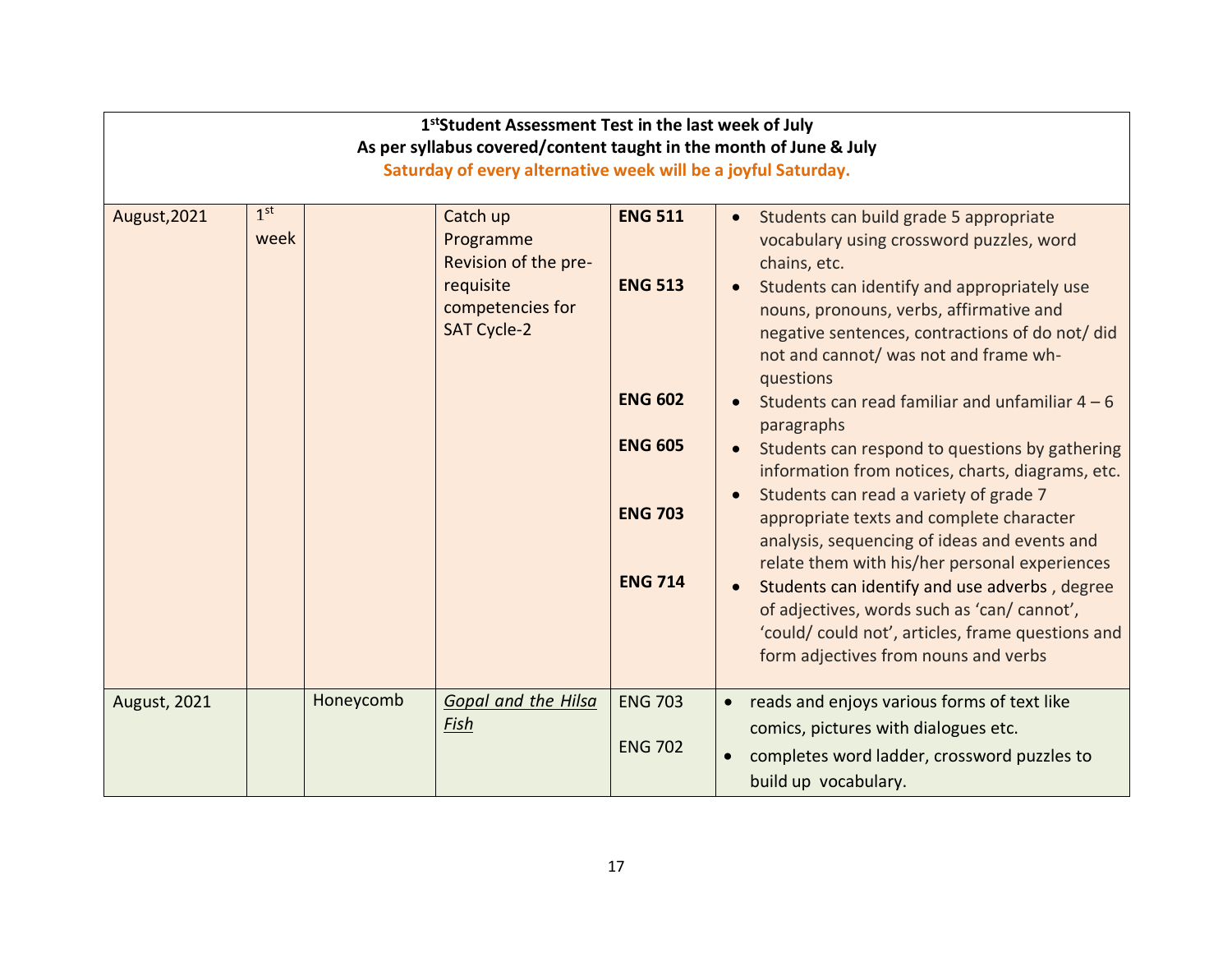|            |  |               | The Shed (Poem) | <b>ENG 701</b> | recites the poem with proper intonation and<br>$\bullet$      |
|------------|--|---------------|-----------------|----------------|---------------------------------------------------------------|
|            |  |               |                 |                | expressions                                                   |
|            |  |               |                 | <b>ENG 706</b> | share anecdotes/incidents/events with his<br>$\bullet$        |
|            |  |               |                 |                | friends/classmates.                                           |
|            |  | An Alien      | The Desert      | <b>ENG 704</b> | identifies main idea, characters, sequence of<br>$\bullet$    |
|            |  | Hand          |                 |                | events in text read/heard.                                    |
|            |  |               |                 | <b>ENG 707</b> | infers meaning of unfamiliar words by reading<br>$\bullet$    |
|            |  |               |                 | <b>ENG 706</b> | them in context.                                              |
|            |  |               |                 |                | talks about the habitats, flora and fauna of the<br>$\bullet$ |
|            |  |               |                 |                | desert.                                                       |
|            |  | Textbook/Work | Grammar &       | <b>ENG 715</b> | uses can/cannot, could/could not correctly in<br>$\bullet$    |
|            |  | book          | Composition     |                | sentences.                                                    |
|            |  |               |                 | <b>ENG 713</b> | uses contracted forms in writing and speaking<br>$\bullet$    |
|            |  |               |                 |                | (I'll, it's etc.)                                             |
| September, |  | Honeycomb     | The Ashes That  | <b>ENG 706</b> | talks about values such as honesty, compassion,<br>$\bullet$  |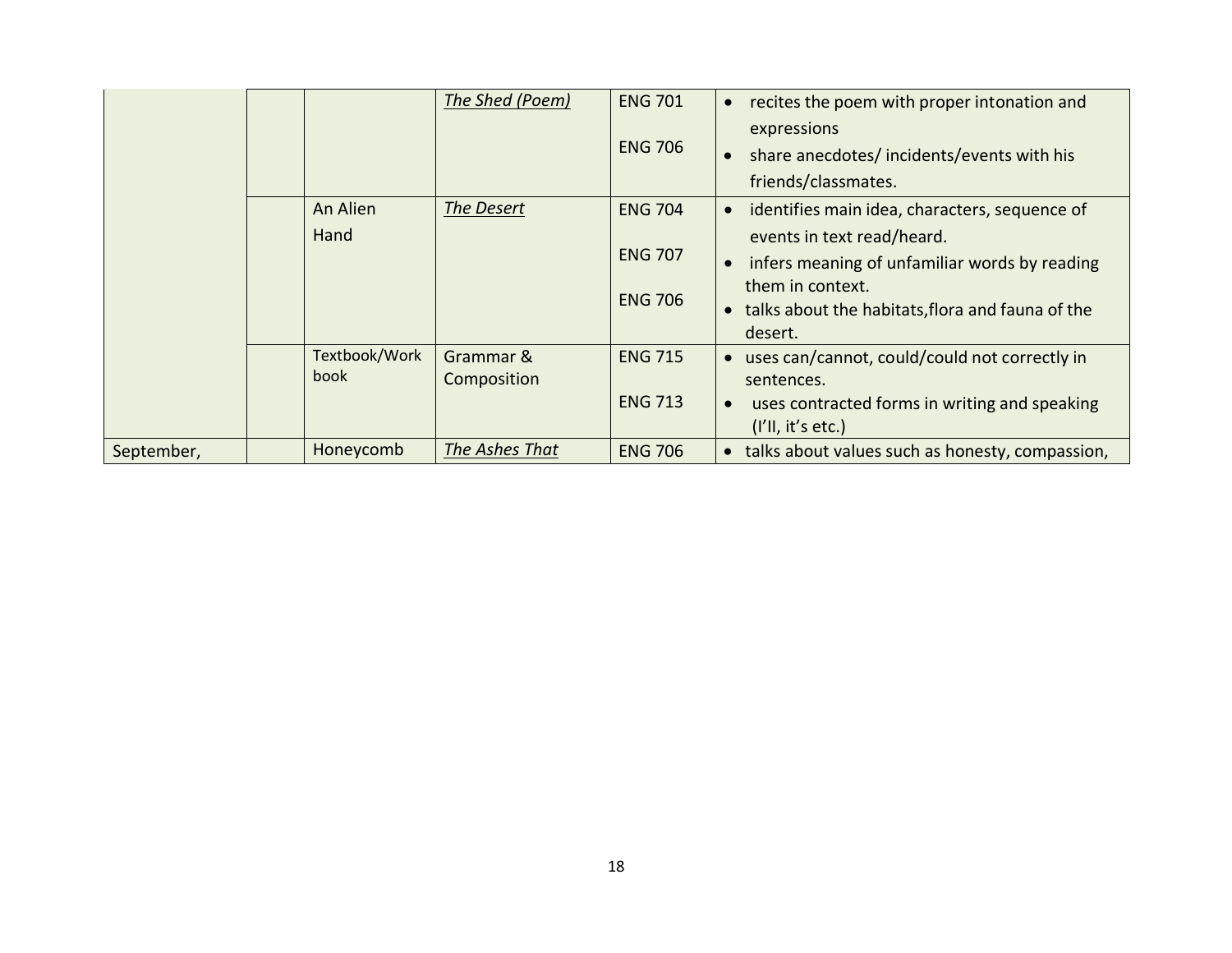| 2021          |                         |                       | <b>Made Trees Bloom</b><br>Chivvy(Poem)                                                                                    | <b>ENG 714</b><br><b>ENG 714</b><br><b>ENG 705</b><br><b>ENG 706</b> | diligence etc.<br>• frames questions using 'wh' words.<br>• makes use of correct article (a,an,the) in the<br>sentence.<br>appreciates the ideas/emotions contained in the<br>$\bullet$<br>poem.<br>talks about good manners and etiquettes.                                      |
|---------------|-------------------------|-----------------------|----------------------------------------------------------------------------------------------------------------------------|----------------------------------------------------------------------|-----------------------------------------------------------------------------------------------------------------------------------------------------------------------------------------------------------------------------------------------------------------------------------|
|               |                         | An Alien<br>Hand      | The Cop and the<br>Anthem                                                                                                  | <b>ENG 704</b><br><b>ENG 703</b>                                     | • understands the irony of situation.<br>• appreciates stories/incidents what shows<br>importance of work in man's life.                                                                                                                                                          |
|               |                         | Textbook/Work<br>book | Grammar &<br>Composition                                                                                                   | <b>ENG 714</b><br><b>ENG 713</b>                                     | • makes his/her own sentences using the given<br>adjectives.<br>• uses correct form of verbs in sentences.                                                                                                                                                                        |
|               |                         |                       | 2nd Student Assessment Test in the last week of September<br>Saturday of every alternative week will be a joyful Saturday. |                                                                      |                                                                                                                                                                                                                                                                                   |
| October, 2021 | 1 <sup>st</sup><br>week |                       | Catch up<br>Programme<br>Revision of the pre-<br>requisite<br>competencies for<br><b>SAT Cycle 3</b>                       | <b>ENG 514</b><br><b>ENG 613</b>                                     | • Students can identify and appropriately use<br>adjectives, adverbs, prepositions of time and<br>place, direct and indirect speech, tenses,<br>conjunctions and punctuations<br>• Students can refer to a dictionary to check<br>meaning and spelling, and to suggested websites |
|               |                         |                       |                                                                                                                            | <b>ENG 703</b>                                                       | for information<br>• Students can read a variety of grade 7 appropriate<br>texts and complete character analysis, sequencing<br>of ideas and events and relate them with his/her<br>personal experiences                                                                          |
|               |                         |                       |                                                                                                                            | <b>ENG 709</b>                                                       | • Students can use their imagination to rewrite<br>stories and poems to express their views                                                                                                                                                                                       |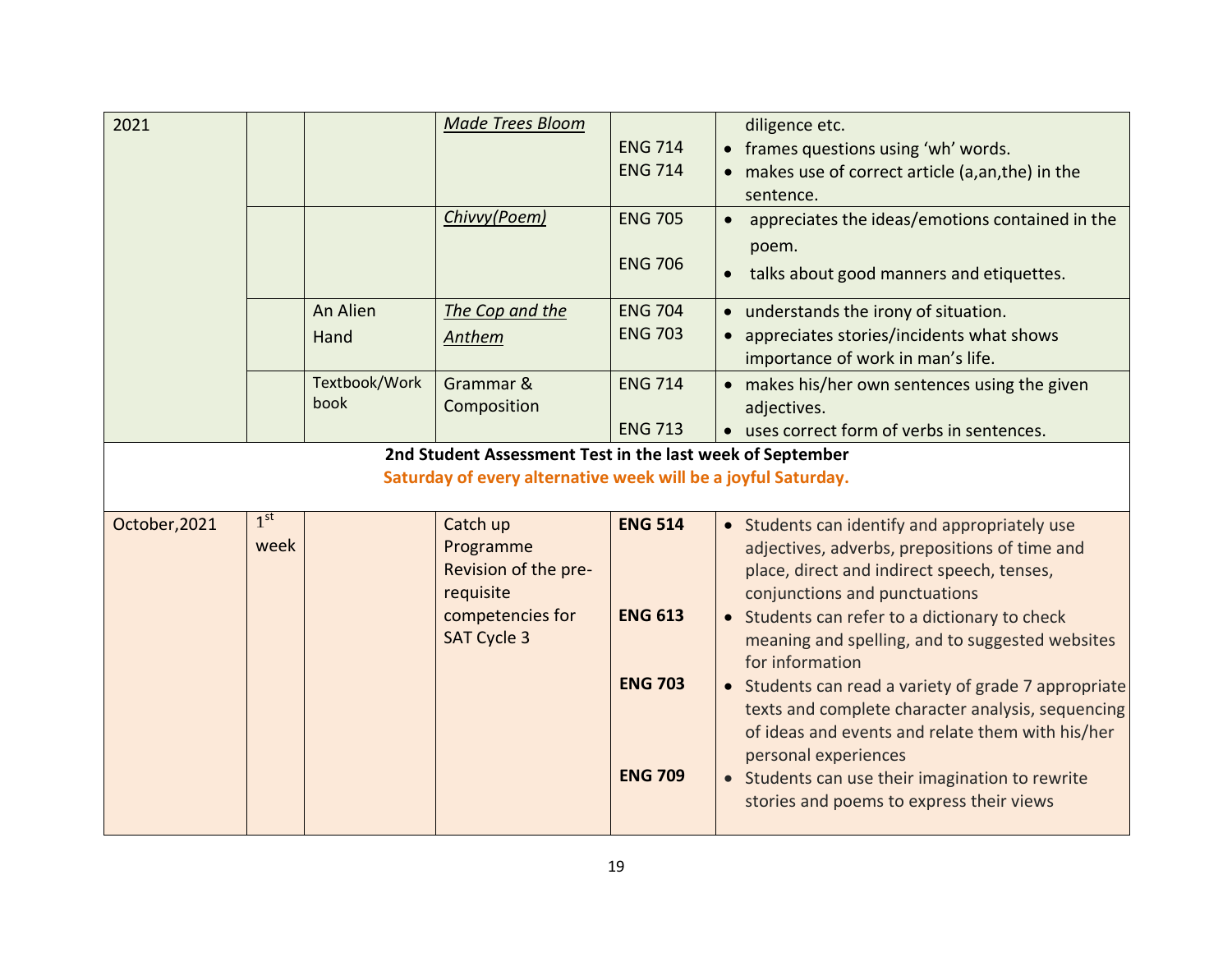| October, 2021 | Honeycomb | <b>Quality</b> | <b>ENG 705</b><br><b>ENG 707</b><br><b>ENG 709</b> | asks and responds to questions based on the text<br>read/heard.<br>speaks the words with correct pronunciation.<br>develops a story with the help given<br>words/phrases etc. |
|---------------|-----------|----------------|----------------------------------------------------|-------------------------------------------------------------------------------------------------------------------------------------------------------------------------------|
|               |           | Trees(Poem)    | <b>ENG 701</b>                                     | recites the poem in groups/ individually with                                                                                                                                 |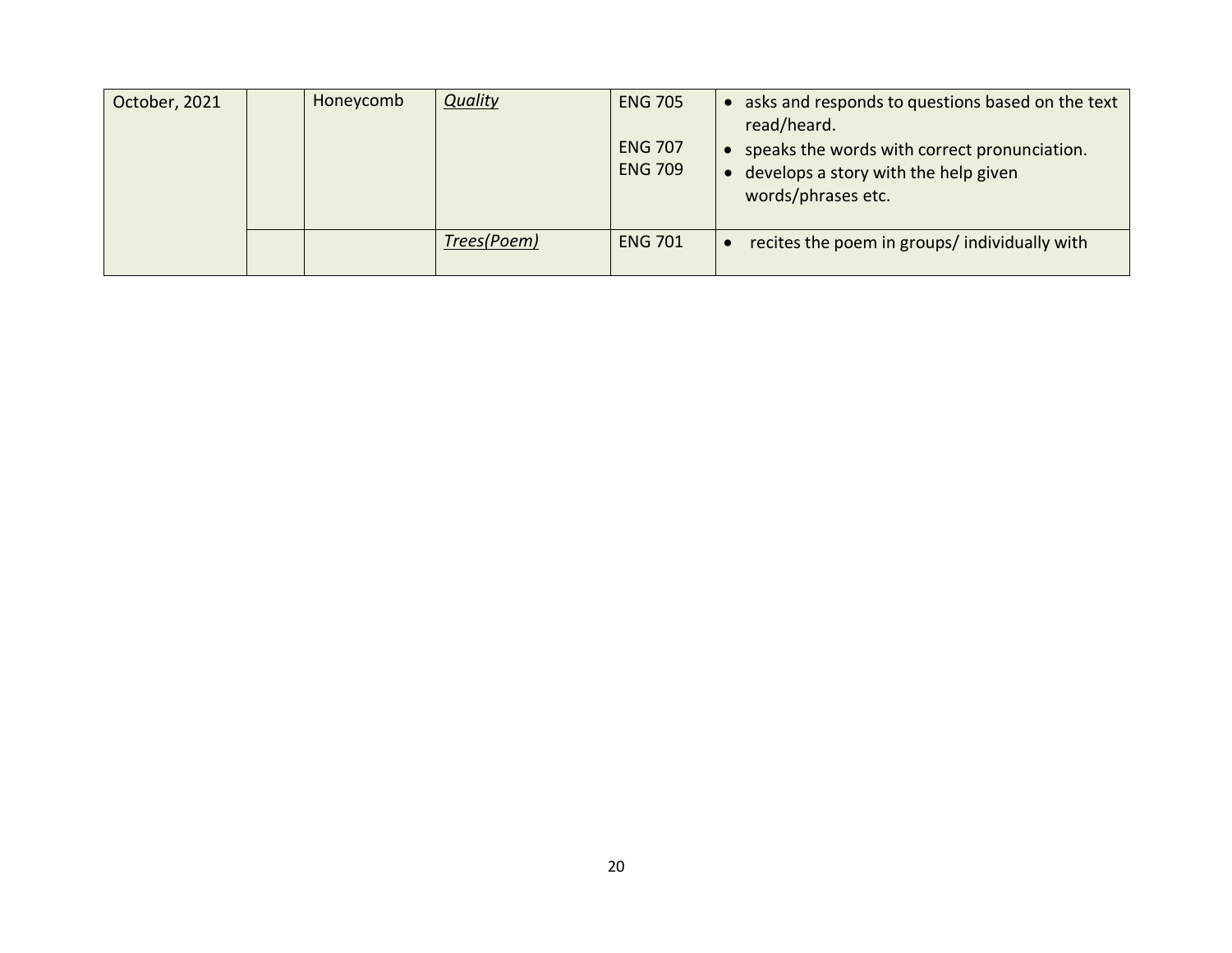|                   |                       |                                                   | <b>ENG 710</b>                                     | appropriate pause and intonation.<br>talks about games and human activities<br>$\bullet$<br>involving trees.                                                                       |
|-------------------|-----------------------|---------------------------------------------------|----------------------------------------------------|------------------------------------------------------------------------------------------------------------------------------------------------------------------------------------|
|                   | An Alien<br>Hand      | Golu Grows a Nose                                 | <b>ENG 710</b><br><b>ENG 709</b>                   | • talks about various functions of elephant's trunk.<br>composes short stories on the given outline.                                                                               |
|                   |                       | <b>Want Something in</b><br><b>Cage</b>           | <b>ENG 706</b><br><b>ENG 705</b><br><b>ENG 710</b> | • expresses his/her ideas/concerns about animal<br>freedom.<br>answers to inferential questions based on the<br>$\bullet$<br>text.<br>• writes a brief description of a cobbler/ a |
|                   |                       |                                                   |                                                    | teacher/a postman etc. with the help of given<br>hints.                                                                                                                            |
|                   | Textbook/Work<br>book | Grammar &<br>Composition                          | <b>ENG 712</b><br><b>ENG 712</b>                   | • makes use of twin words.<br>identifies homophones and uses them in<br>sentences.                                                                                                 |
|                   |                       |                                                   | <b>ENG 713</b><br><b>ENG 714</b>                   | • uses simple past and past perfect tense in<br>sentences.                                                                                                                         |
|                   |                       |                                                   |                                                    | • identifies verbs, adjectives and adverbs in<br>sentences.                                                                                                                        |
| November,<br>2021 | Honeycomb             | <b>Expert Detectives</b>                          | <b>ENG 714</b>                                     | • frames some questions to collect information<br>about a person/place/incident etc.                                                                                               |
|                   |                       |                                                   | <b>ENG 701</b><br><b>ENG 701</b>                   | • uses idiomatic expressions in sentences.<br>participates in role play, group discussion, debate<br>etc.                                                                          |
|                   |                       | <b>Mystery of the</b><br><b>Talking Fan(Poem)</b> | <b>ENG 701</b><br><b>ENG 707</b>                   | • recites the poem with proper intonation and<br>expressions.<br>identifies rhyming words in the poem.<br>$\bullet$                                                                |
|                   |                       |                                                   |                                                    |                                                                                                                                                                                    |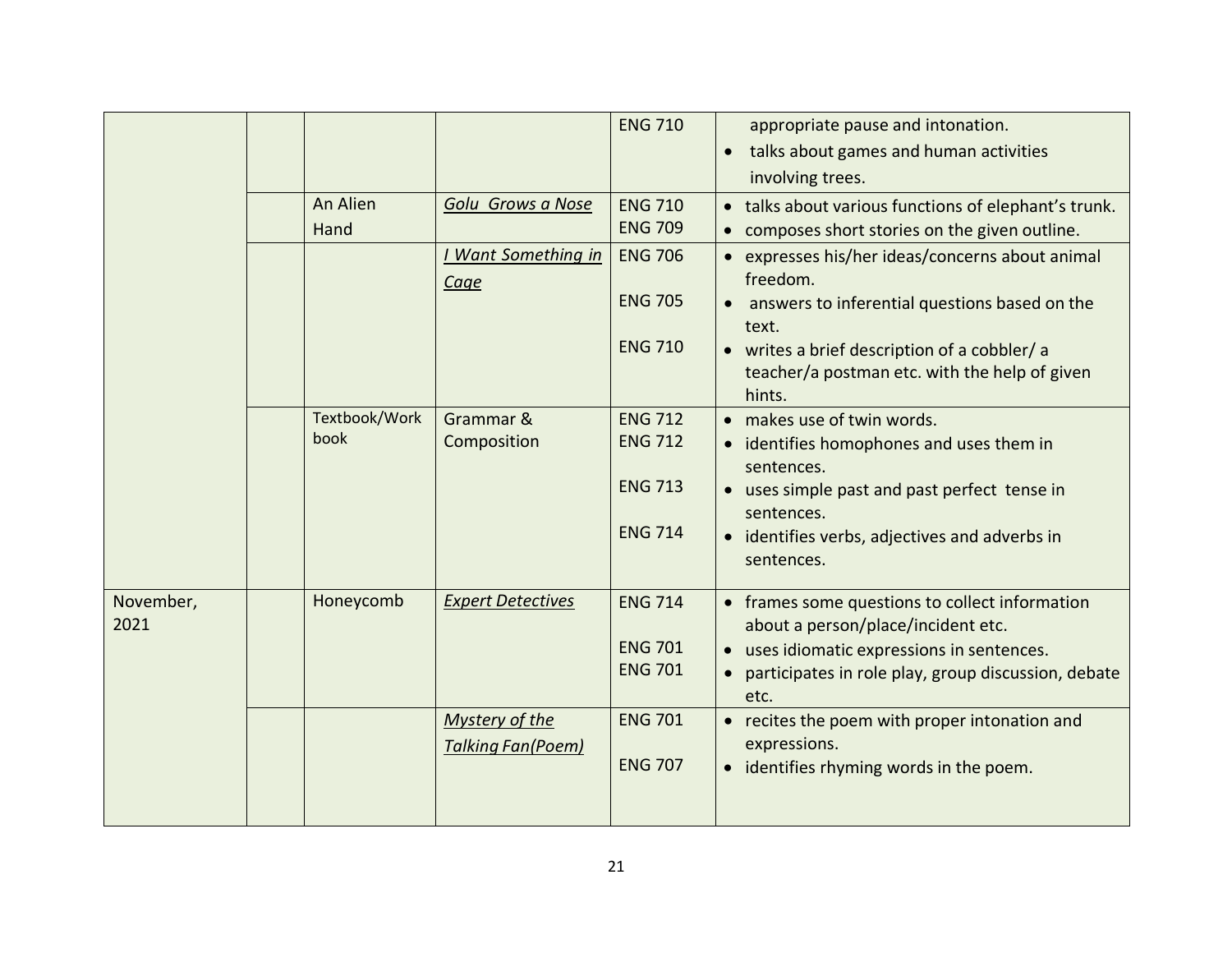|                                                                                    |                         | An Alien<br>Hand      | Chandni<br>The Bear story                                                                            | <b>ENG 703</b><br><b>ENG 706</b><br><b>ENG 703</b><br><b>ENG 706</b>                   | • identifies main ideas, characters, sequence of<br>events in the story read/heard.<br>talks about the importance of freedom in life.<br>$\bullet$<br>reads and enjoys animal stories/ fables.<br>• talks about the nature and food habits of<br>animals.                                                                                                                                                                                                                                                                                                                                             |
|------------------------------------------------------------------------------------|-------------------------|-----------------------|------------------------------------------------------------------------------------------------------|----------------------------------------------------------------------------------------|-------------------------------------------------------------------------------------------------------------------------------------------------------------------------------------------------------------------------------------------------------------------------------------------------------------------------------------------------------------------------------------------------------------------------------------------------------------------------------------------------------------------------------------------------------------------------------------------------------|
|                                                                                    |                         | Textbook/Work<br>book | Grammar &<br>Composition                                                                             | <b>ENG 705</b><br><b>ENG 713</b><br><b>ENG 713</b><br><b>ENG 714</b>                   | • reads the unseen passage and answers the<br>questions based on it.<br>• identifies determiners (all, any, many etc.) and<br>uses them in sentences.<br>• uses conjuctions appropriately in sentences.<br>forms adjectives from nouns and verbs using<br>suffixes.                                                                                                                                                                                                                                                                                                                                   |
| <b>Assessment</b><br>Saturday of every alternative week will be a joyful Saturday. |                         |                       |                                                                                                      |                                                                                        |                                                                                                                                                                                                                                                                                                                                                                                                                                                                                                                                                                                                       |
| December, 2021                                                                     | 1 <sup>st</sup><br>week |                       | Catch up<br>Programme<br>Revision of the pre-<br>requisite<br>competencies for<br><b>SAT Cycle 4</b> | <b>ENG 603</b><br><b>ENG 614</b><br><b>ENG 615</b><br><b>ENG 705</b><br><b>ENG 710</b> | Students can select information from notice<br>boards, tables, charts, diagrams, maps, etc.<br>Students can identify and appropriately use<br>$\bullet$<br>collective and abstract nouns, reflexive pronouns,<br>relative pronouns, degrees of adjectives; and<br>make nouns from adjectives and adjectives from<br>nouns; and use same words as nouns and verb<br>Students can identify and appropriately use<br>$\bullet$<br>punctuations, correct sentence structures,<br>suffixes, conjunctions, tenses, prepositions and<br>articles<br>Students can identify the main idea of a<br>passage/text |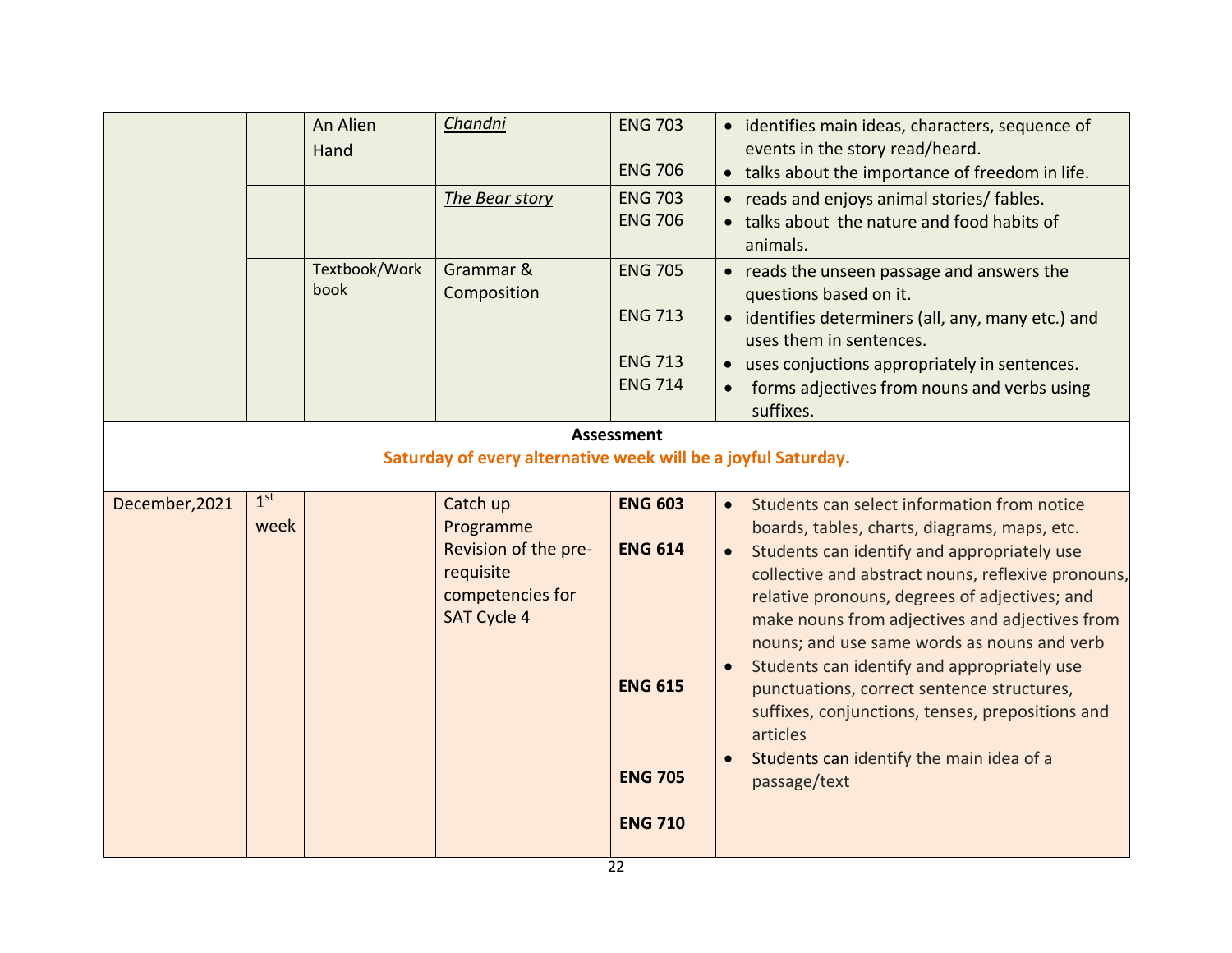|                |           |                                       |                                                    | Students can write meaningful paragraphs (10-12)<br>lines each) to describe/ narrate factual or<br>imaginary situations in speech                                                          |
|----------------|-----------|---------------------------------------|----------------------------------------------------|--------------------------------------------------------------------------------------------------------------------------------------------------------------------------------------------|
| December, 2021 | Honeycomb | The<br>Invention<br>ofVita-Wonk       | <b>ENG 705</b><br><b>ENG 701</b><br><b>ENG 713</b> | asks and responds to question based on<br>$\bullet$<br>textread/heard.<br>talks about his/her fanciful ideas/ wishes.<br>$\bullet$<br>makes emphatic utterances by using do,<br>does, did. |
|                |           | Dad and the Cat and<br>the Tree(Poem) | <b>ENG 703</b><br><b>ENG 701</b>                   | enjoys the fun and humour in the poem.<br>recites the poem with with proper rhythm.<br>$\bullet$                                                                                           |
|                |           | <b>Meadow Surprises</b>               | <b>ENG 710</b>                                     | shares any interesting surprise with his/her                                                                                                                                               |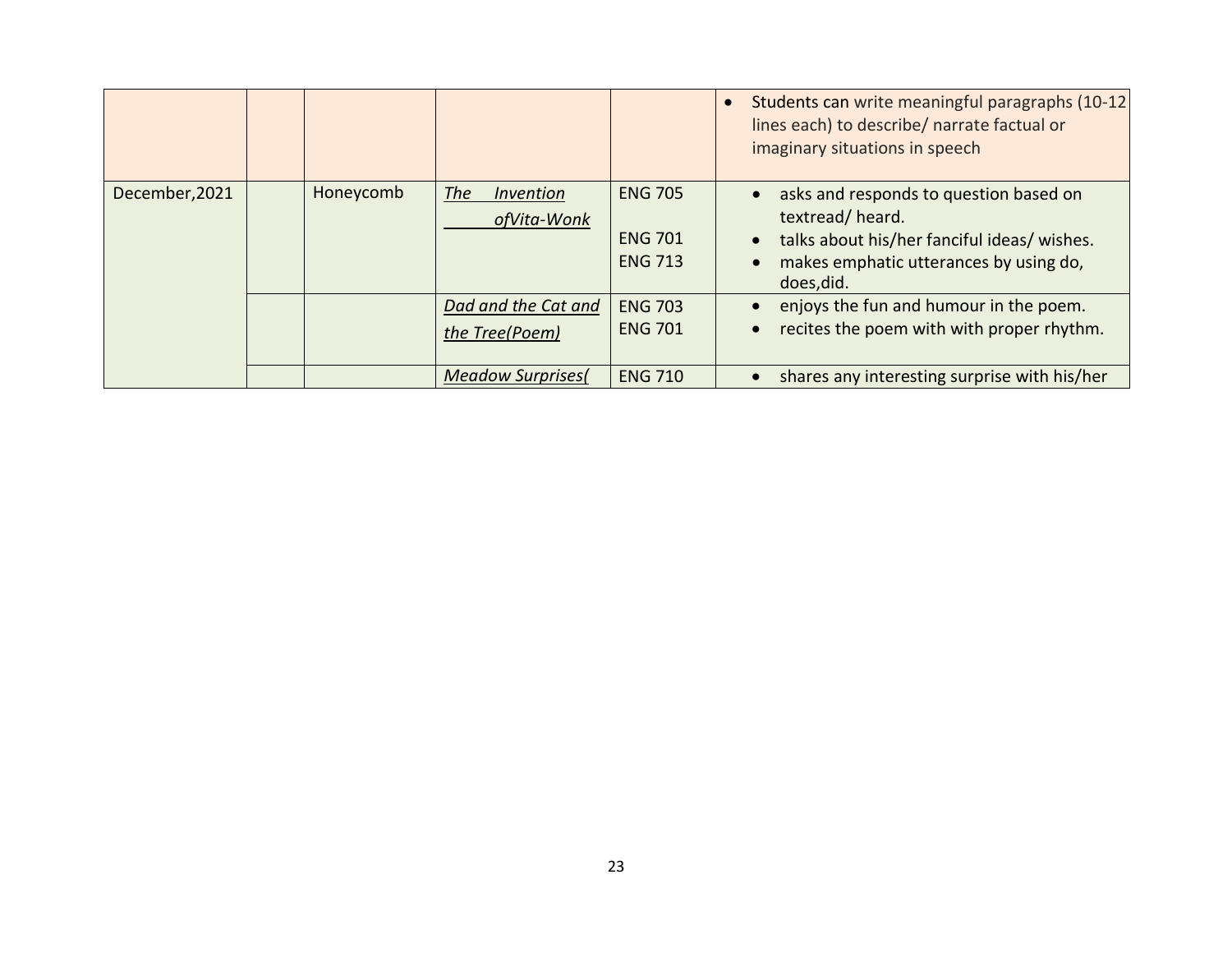|               | An Alien<br>Hand      | Poem)<br>A Tiger in the House                          | <b>ENG 706</b><br><b>ENG 706</b><br><b>ENG 705</b>                                     | peers.<br>writes and speaks on nature/environment.<br>$\bullet$<br>talks about love and compassion for animals.<br>$\bullet$<br>answers inferential/extrapolative<br>$\bullet$<br>questionsrelated to text.                                                                                                             |
|---------------|-----------------------|--------------------------------------------------------|----------------------------------------------------------------------------------------|-------------------------------------------------------------------------------------------------------------------------------------------------------------------------------------------------------------------------------------------------------------------------------------------------------------------------|
|               | Textbook/Work<br>book | Grammar &<br>Composition                               | <b>ENG 707</b><br><b>ENG 714</b><br><b>ENG 715</b><br><b>ENG 713</b><br><b>ENG 710</b> | identifies homophones and uses<br>$\bullet$<br>themcorrectly in sentences.<br>uses adjectives and adverbs in sentences.<br>$\bullet$<br>changes active voice into passive voice.<br>uses correct form of verb in sentences.<br>Writes do's and don'ts to save environment.                                              |
|               |                       | <b>Winter Break from 01 January to 10 January 2022</b> |                                                                                        |                                                                                                                                                                                                                                                                                                                         |
| January, 2022 | Honeycomb             | <b>Fire, Friends and</b><br>Foe                        | <b>ENG 706</b><br><b>ENG 713</b><br><b>ENG 710</b><br><b>ENG 702</b>                   | holds discussion on the use of fire as<br>$\bullet$<br>friendand foe.<br>makes correct use of simple present<br>$\bullet$<br>andpresent continuous tense.<br>organizes the given sentences and<br>writesshort paragraph coherently.<br>responds to information collected<br>fromnewspapers/reports/notice<br>board etc. |
|               | An Alien<br>Hand      | <b>An Alien Hand</b>                                   | <b>ENG 714</b><br><b>ENG 706</b>                                                       | asks questions based on reading and<br>eventsaround him/her.<br>holds conversation about life on other<br>planetsand spacecraft etc.                                                                                                                                                                                    |
|               | Textbook/Work<br>book | Grammar &<br>Composition                               | <b>ENG 703</b><br><b>ENG 707</b><br><b>ENG 715</b><br><b>ENG 713</b><br><b>ENG 710</b> | reads the unseen passage and answers<br>$\bullet$<br>thequestions based on it.<br>writes antonyms for the given words.<br>changes direct speech into indirect speech.<br>uses the same word both as noun and verb.<br>describe a bicycle/a bus/ a car/ a train etc.<br>$\bullet$                                        |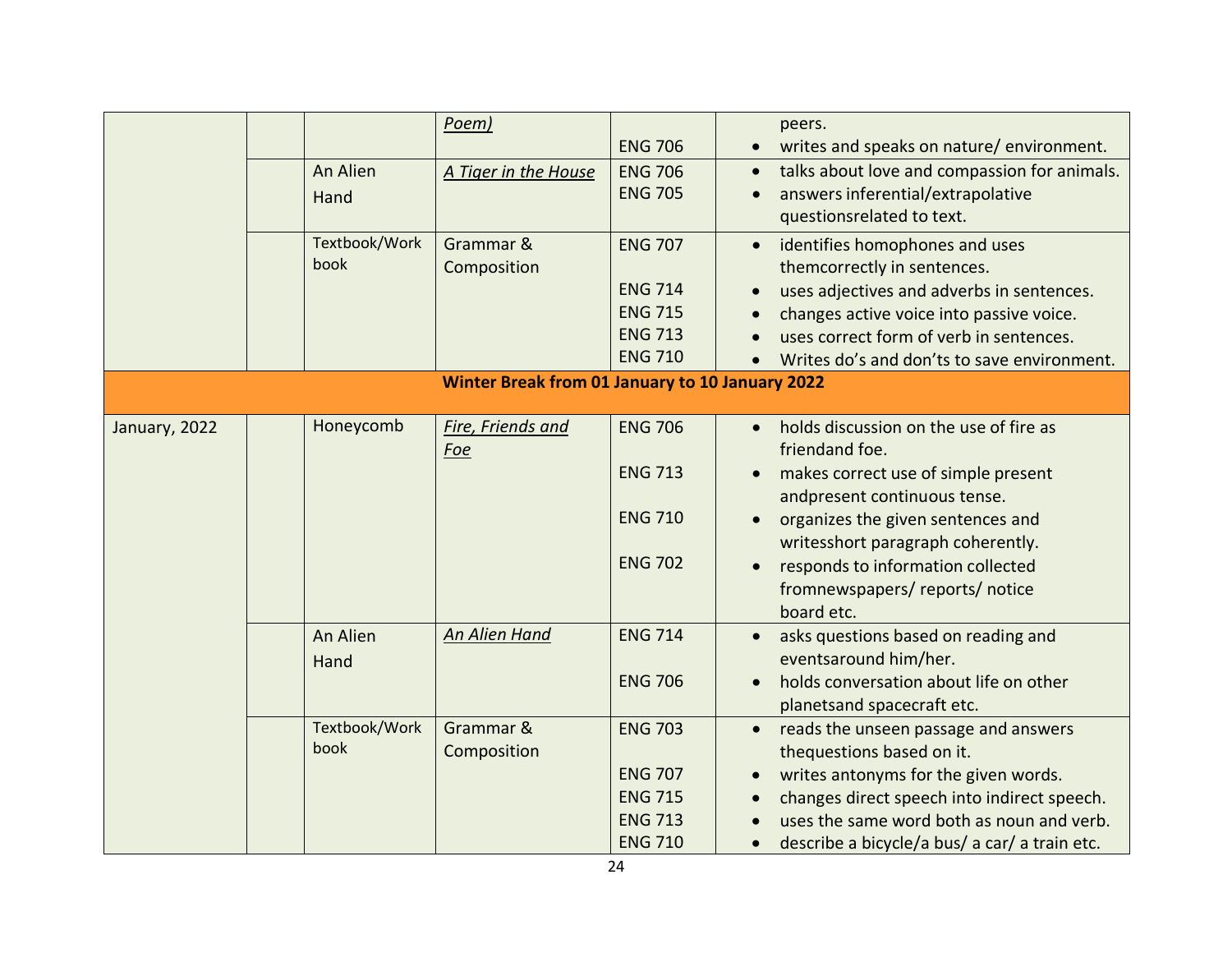|                |                         |           |                                                                                                      |                                                                      | with the help of given<br>words/phrases/pictures.                                                                                                                                                                                                                                                                                                           |
|----------------|-------------------------|-----------|------------------------------------------------------------------------------------------------------|----------------------------------------------------------------------|-------------------------------------------------------------------------------------------------------------------------------------------------------------------------------------------------------------------------------------------------------------------------------------------------------------------------------------------------------------|
|                |                         |           | Saturday of every alternative week will be a joyful Saturday.                                        | <b>Assessment</b>                                                    |                                                                                                                                                                                                                                                                                                                                                             |
| February       | 1 <sup>st</sup><br>week |           | Catch up<br>Programme<br>Revision of the pre-<br>requisite<br>competencies for<br><b>SAT Cycle 5</b> | <b>ENG 615</b><br><b>ENG 705</b><br><b>ENG 710</b>                   | • Students can identify and appropriately use<br>punctuations, correct sentence structures,<br>suffixes, conjunctions, tenses, prepositions and<br>articles<br>• Students can identify the main idea of a<br>passage/text<br>• Students write meaningful paragraphs (10-12 lines<br>each) to describe/ narrate factual or imaginary<br>situations in speech |
| February, 2022 |                         | Honeycomb | A Bicycle in Good<br>Repair                                                                          | <b>ENG 710</b><br><b>ENG 715</b><br><b>ENG 707</b><br><b>ENG 713</b> | describes a commonplace event in<br>$\bullet$<br>his/herown words.<br>uses modal auxiliaries in context.<br>makes words with the help of prefixes<br>$\bullet$<br>andsuffixes.<br>joins two or more sentences to form a<br>$\bullet$<br>singlesentence.                                                                                                     |
|                |                         |           | Garden<br>Snake(Poem)                                                                                | <b>ENG 701</b><br><b>ENG 707</b>                                     | recites the poem in groups/ individually with<br>$\bullet$<br>appropriate pause and intonation and<br>appreciates the idea contained in the poem.<br>identifies rhyming words in the poem.<br>$\bullet$                                                                                                                                                     |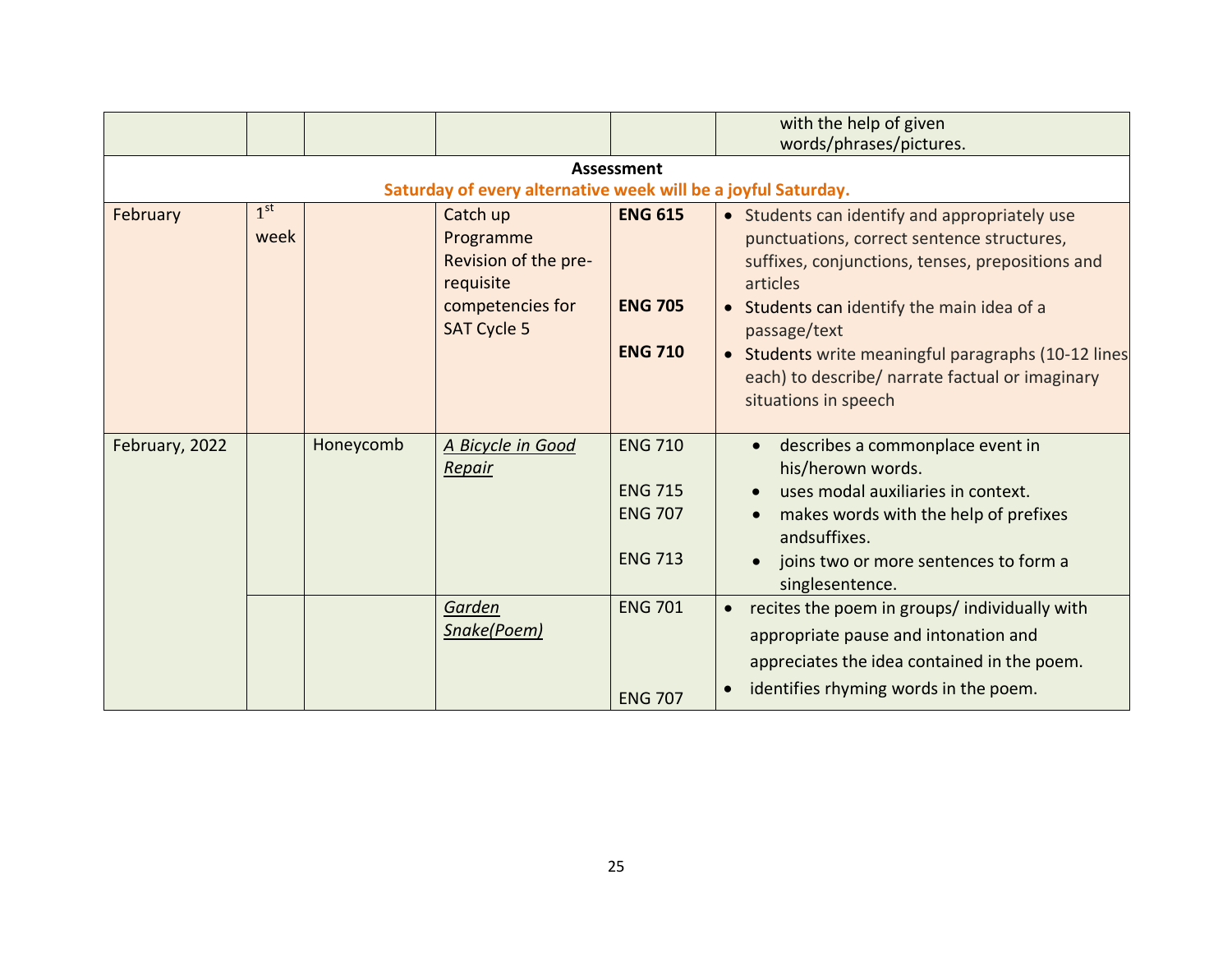|  |          | The Story of Cricket | <b>ENG 710</b><br><b>ENG 707</b><br><b>ENG 714</b><br><b>ENG 710</b> | speaks an writes about the importance of games<br>and sports for a healthy life.<br>uses words/phrases related to different<br>games/sports.<br>identifies and uses adverbs.<br>writes a paragraph describing a journey by<br>bus/train etc. with the help of given clues. |
|--|----------|----------------------|----------------------------------------------------------------------|----------------------------------------------------------------------------------------------------------------------------------------------------------------------------------------------------------------------------------------------------------------------------|
|  | An Alien | A Never Lasting      | <b>ENG 701</b>                                                       | narrates short stories/folk tales.                                                                                                                                                                                                                                         |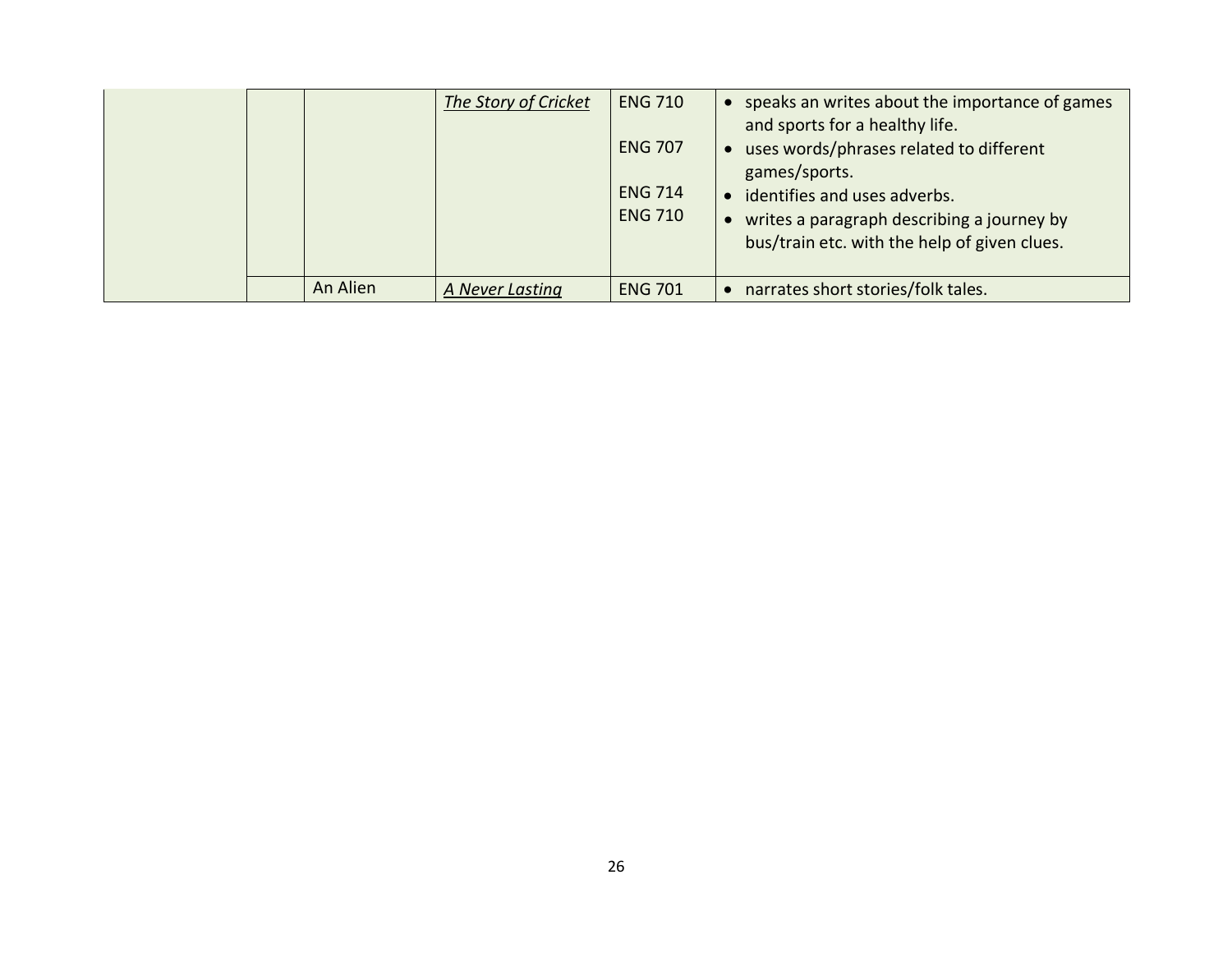|             | Hand          | story              | <b>ENG 705</b>  | • answers enthusiastically the questions based on               |
|-------------|---------------|--------------------|-----------------|-----------------------------------------------------------------|
|             |               |                    |                 | the story.                                                      |
|             | Textbook/Work | Grammar &          | <b>ENG 702</b>  | reads and interprets tables, charts, diagrams etc.<br>$\bullet$ |
|             | book          | Composition        | <b>ENG 713</b>  | joins sentences by using suitable conjunctions.<br>$\bullet$    |
|             |               |                    | <b>ENG 707</b>  | writes opposites for the given words.<br>$\bullet$              |
|             |               |                    | <b>ENG 710</b>  | • writes a paragraph describing a                               |
|             |               |                    |                 | cricket/football/kabaddi match.                                 |
| March, 2022 | Honeycomb     | Remembering<br>the | <b>ENG 705</b>  | reads the text with comprehension and answer<br>$\bullet$       |
|             |               | <u>Tiger</u>       |                 | the question based on it.                                       |
|             |               |                    | <b>ENG 701</b>  | • speaks on the celebrities like                                |
|             |               |                    |                 | writers/actors/sportpersons etc.                                |
|             |               |                    | <b>ENG 712</b>  | uses dictionary to look up the meaning of<br>$\bullet$          |
|             |               |                    |                 | unfamiliar words.                                               |
|             |               |                    |                 |                                                                 |
|             |               |                    | <b>Revision</b> |                                                                 |
|             |               |                    |                 |                                                                 |
|             |               |                    | Assessment      |                                                                 |
|             |               |                    |                 |                                                                 |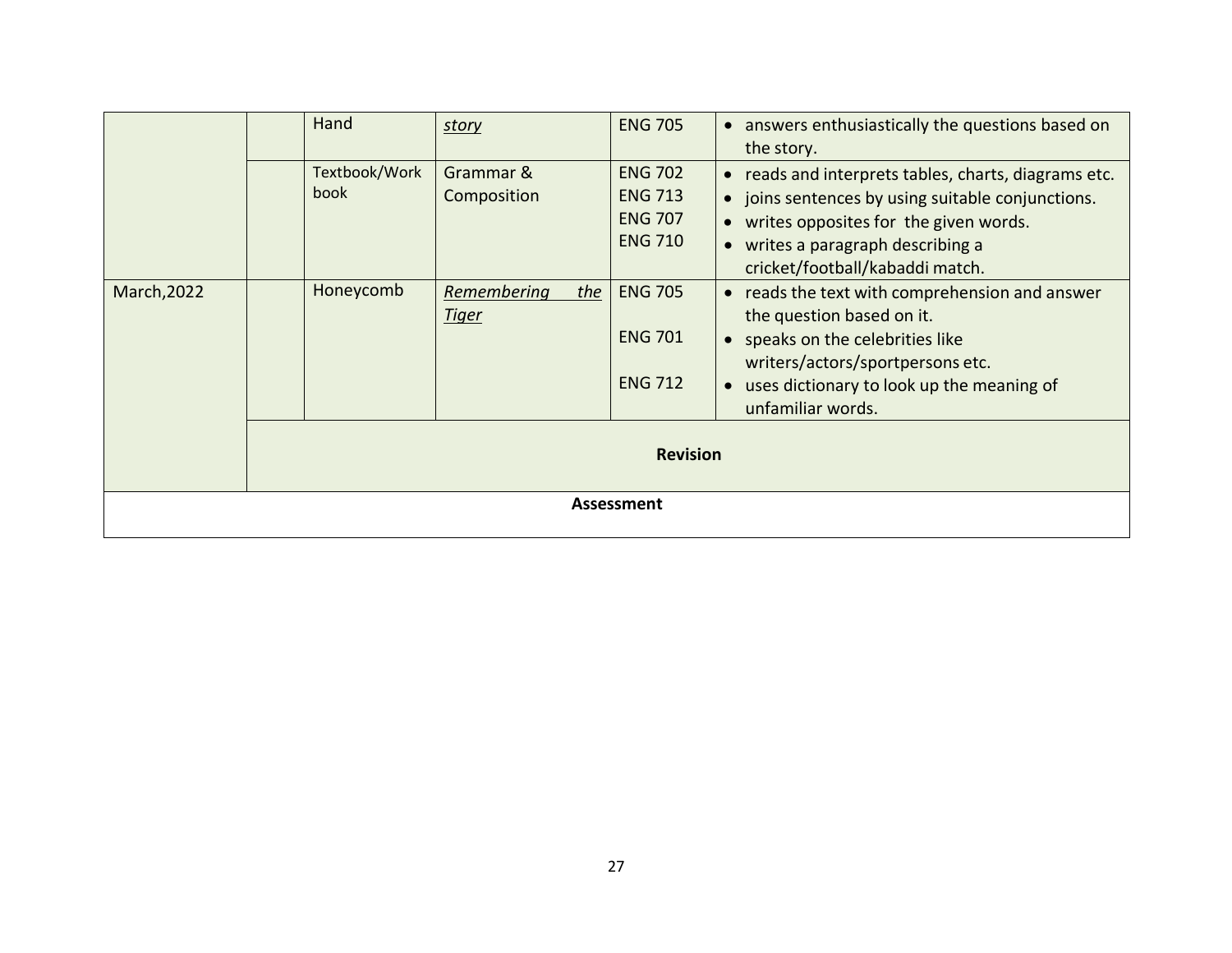# **Academic Session 2021-22**

#### **Class: 8**

### **Subject: English**

| <b>Month</b> | <b>Week</b> | Name of the<br>textbook | Name of the lesson/<br>Programme                                                              | Competency<br>code                                                                     | <b>Competency</b>                                                                                                                                                                                                                                                                                                                                                                                                                                                                                                                                                                                                                                                                     |
|--------------|-------------|-------------------------|-----------------------------------------------------------------------------------------------|----------------------------------------------------------------------------------------|---------------------------------------------------------------------------------------------------------------------------------------------------------------------------------------------------------------------------------------------------------------------------------------------------------------------------------------------------------------------------------------------------------------------------------------------------------------------------------------------------------------------------------------------------------------------------------------------------------------------------------------------------------------------------------------|
| June, 2021   | $1st$ week  |                         | Catch up<br>Programme<br>Revision of the pre-<br>requisite<br>competencies for<br>SAT Cycle-1 | <b>ENG 615</b><br><b>ENG 702</b><br><b>ENG 703</b><br><b>ENG 704</b><br><b>ENG 707</b> | Students can identify and appropriately use<br>punctuations, correct sentence structures,<br>suffixes, conjunctions, tenses, prepositions<br>and articles<br>Students can select relevant information<br>from notice board, newspaper, Internet,<br>tables, charts, diagrams, maps etc.<br>Students can read a variety of grade 7<br>appropriate texts and complete character<br>analysis, sequencing of ideas and events and<br>relate them with his/her personal<br>experiences<br>Students can think critically and make<br>inferences, e.g., compare and contrast<br>two/three characters/events<br>Students can infer the meaning of familiar<br>and unfamiliar words in context |
| June, 2021   |             | Honeydew                | The Best Christmas<br>Present in the World                                                    | <b>ENG 805</b><br><b>ENG 814</b><br><b>ENG 813</b>                                     | <b>•</b> reads the text with comprehension and answers<br>the questions based on it.<br>. makes use of phrasal verbs and adjectives in<br>sentences.<br><b>• uses past tense/past perfect tense in sentences.</b>                                                                                                                                                                                                                                                                                                                                                                                                                                                                     |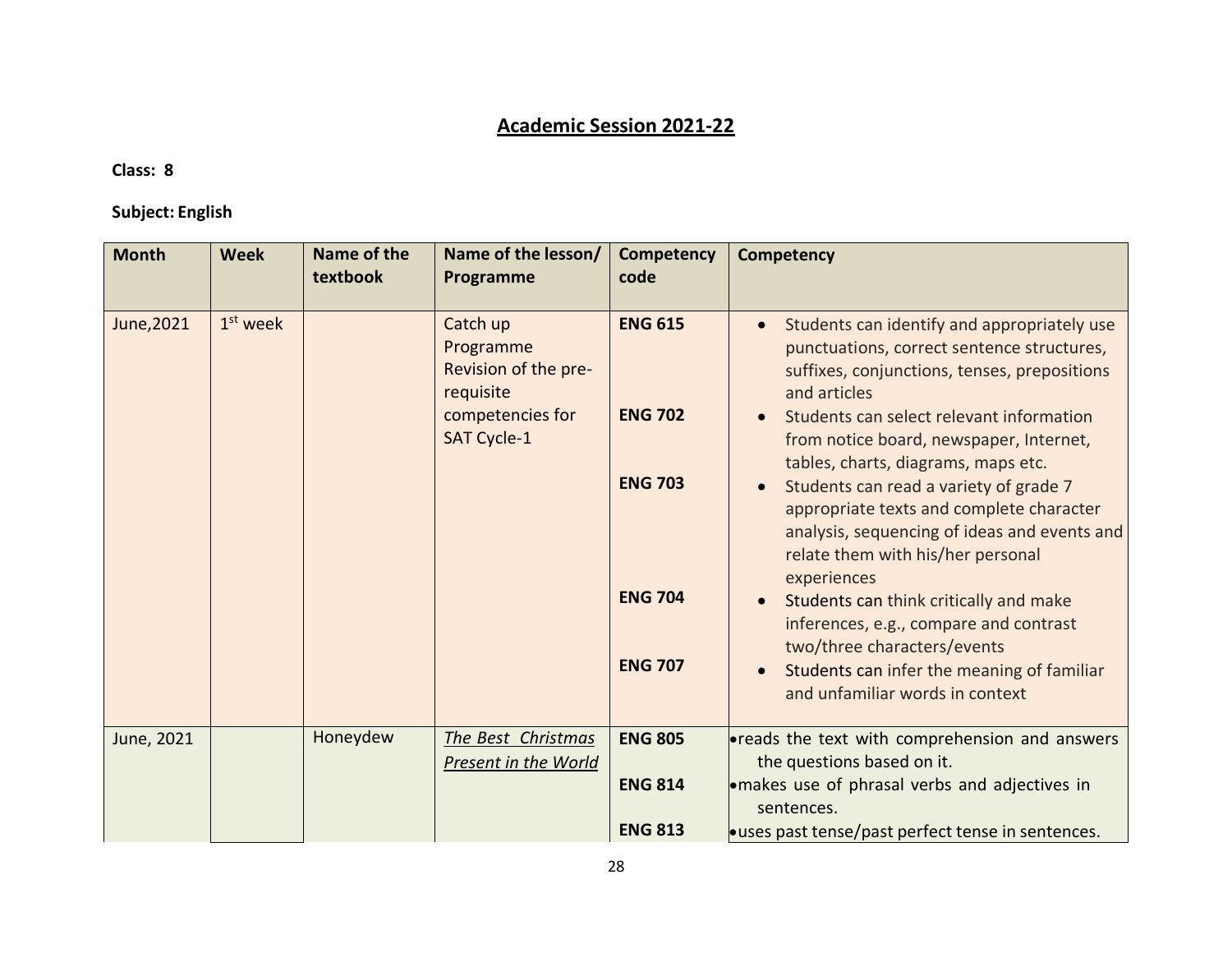|                |                               | <b>ENG 807</b>                   | owrites letters/ diary entries.                                                                      |
|----------------|-------------------------------|----------------------------------|------------------------------------------------------------------------------------------------------|
| It so happened | How the Camel got<br>his hump | <b>ENG 803</b><br><b>ENG 803</b> | $\bullet$ locates facts/details in the story.<br>• narrates personal experiences/fables/stories etc. |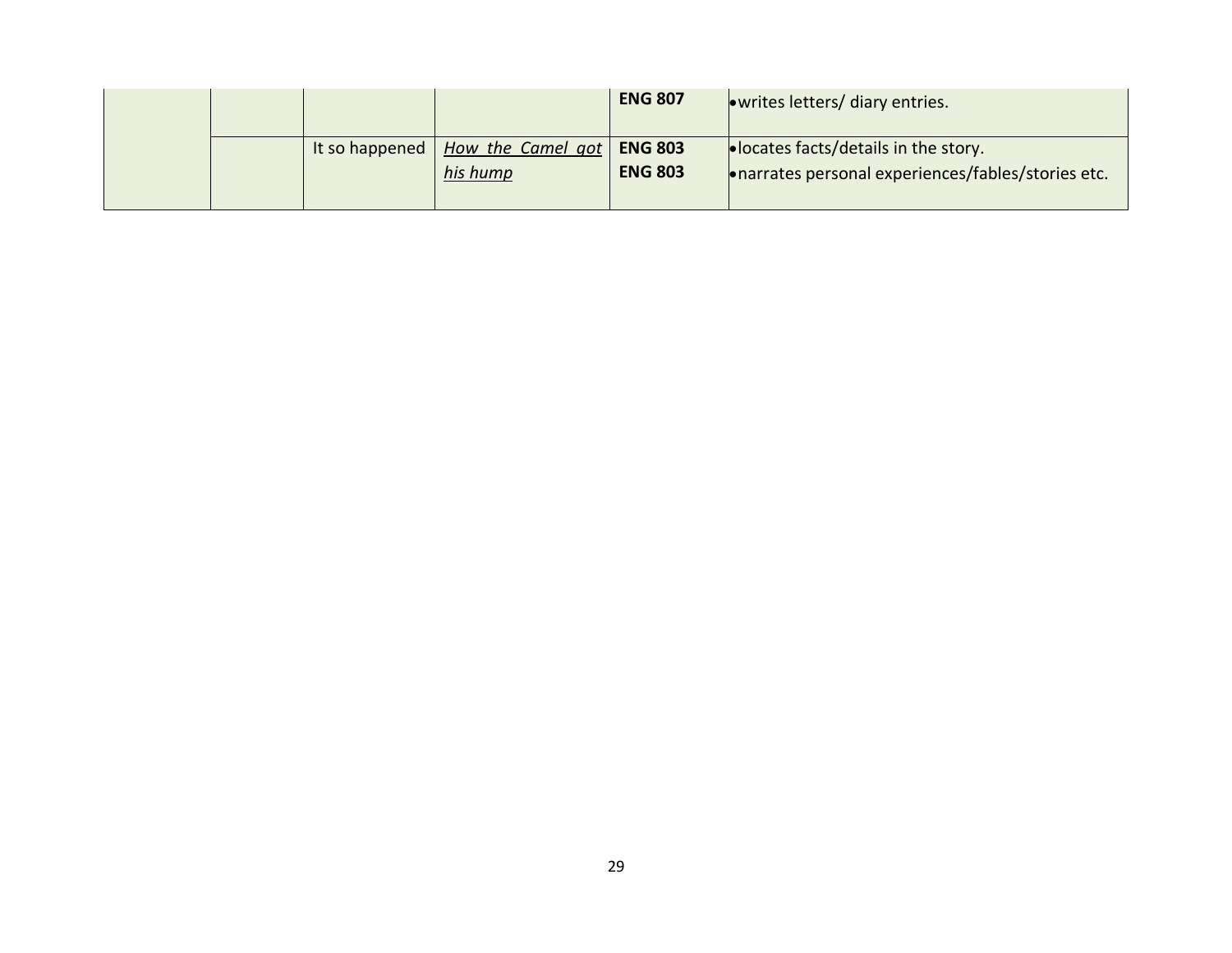|                   |                         | Textbook /<br>Workbook | Grammar &<br>Composition                                                                                                                                                                   | <b>ENG 813</b><br><b>ENG 807</b>                   | · makes correct use of prepositions in sentences.<br>writes application for leave/fee concession<br>etc.                                                                                                                    |
|-------------------|-------------------------|------------------------|--------------------------------------------------------------------------------------------------------------------------------------------------------------------------------------------|----------------------------------------------------|-----------------------------------------------------------------------------------------------------------------------------------------------------------------------------------------------------------------------------|
| <b>July, 2021</b> |                         | Honeydew               | The Ant and<br>theCricket<br>(Poem)                                                                                                                                                        | <b>ENG 802</b><br><b>ENG 803</b>                   | <b>•</b> recites the poem with proper pause and<br>intonation.<br>understands and speaks about the main idea of<br>the poem.                                                                                                |
|                   |                         |                        | The Tsunami                                                                                                                                                                                | <b>ENG 808</b><br><b>ENG 815</b><br><b>ENG 812</b> | • talks about natural disaster and its consequences.<br>understands the concept of active voice and<br>passive voice.<br><b>•looks up the dictionary for meaning of unfamiliar</b><br>words.                                |
|                   |                         | It so happened         | Children at work                                                                                                                                                                           | <b>ENG 808</b><br><b>ENG 803</b>                   | • relates himself/herself to the plight of children in<br>text.<br>ouses waste material to make useful things.                                                                                                              |
|                   |                         |                        | The Selfish Giant                                                                                                                                                                          | <b>ENG 806</b><br><b>ENG 804</b>                   | understands and appreciates human values.<br>• answers to inferential/extrapolative questions<br>based on the story.                                                                                                        |
|                   |                         | Textbook /<br>Workbook | Grammar &<br>Composition                                                                                                                                                                   | <b>ENG 814</b><br><b>ENG 810</b>                   | <b>Let uses adverbs of manner in sentences.</b><br>• writes a paragraph/ anecdote with the help of<br>given hints.                                                                                                          |
|                   |                         |                        | 1stStudent Assessment Test in the last week of July<br>As per syllabus covered/content taught in the month of June & July<br>Saturday of every alternative week will be a joyful Saturday. |                                                    |                                                                                                                                                                                                                             |
| August, 2021      | 1 <sup>st</sup><br>week |                        | Catch up<br>Programme<br>Revision of the pre-<br>requisite<br>competencies for                                                                                                             | <b>ENG 613</b><br><b>ENG 615</b>                   | Students can refer to a dictionary to check<br>$\bullet$<br>meaning and spelling, and to suggested<br>websites for information<br>Students can identify and appropriately use<br>punctuations, correct sentence structures, |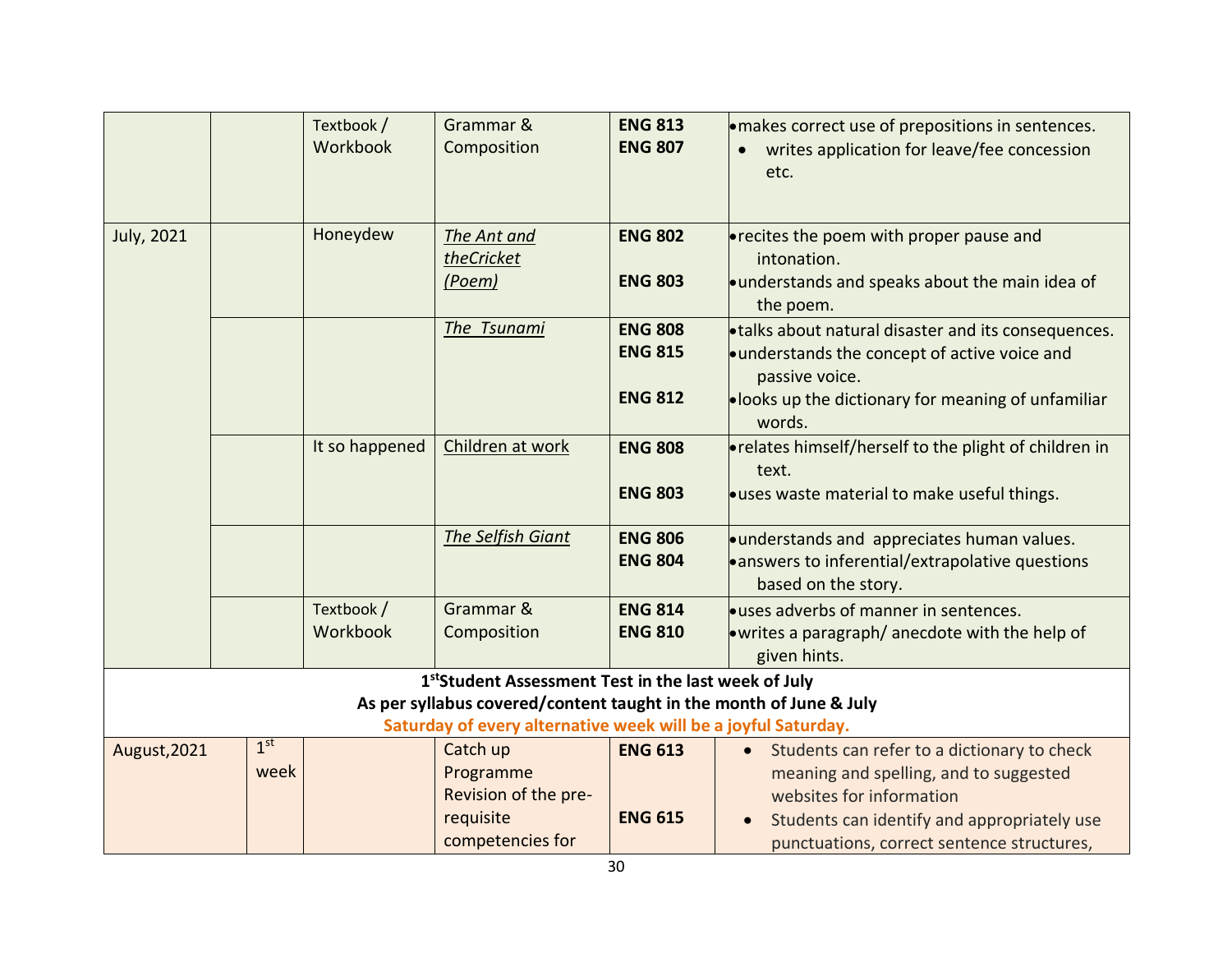|  | <b>SAT Cycle-2</b> |                |           | suffixes, conjunctions, tenses, prepositions and<br>articles                                                                                    |
|--|--------------------|----------------|-----------|-------------------------------------------------------------------------------------------------------------------------------------------------|
|  |                    | <b>ENG 701</b> |           | Students can participate in different activities<br>in English such as role play, poetry recitation,<br>skit, drama, debate, speech, elocution, |
|  |                    |                |           | declamation, quiz on a given topic and uses<br>new vocabulary                                                                                   |
|  |                    | <b>ENG 709</b> |           | Students can use their imagination to rewrite<br>stories and poems to express their views                                                       |
|  |                    | <b>ENG 712</b> | $\bullet$ | Students can refer to a dictionary to check<br>meaning and spelling, and to suggested<br>websites for information                               |
|  |                    | <b>ENG 803</b> | $\bullet$ | Students can think critically to identify,<br>compare, and contrasts details, characters,<br>main ideas and sequence of ideas in a story        |
|  |                    | <b>ENG 809</b> |           | and relate them to their life<br>Students an write dialogues for/ from a story                                                                  |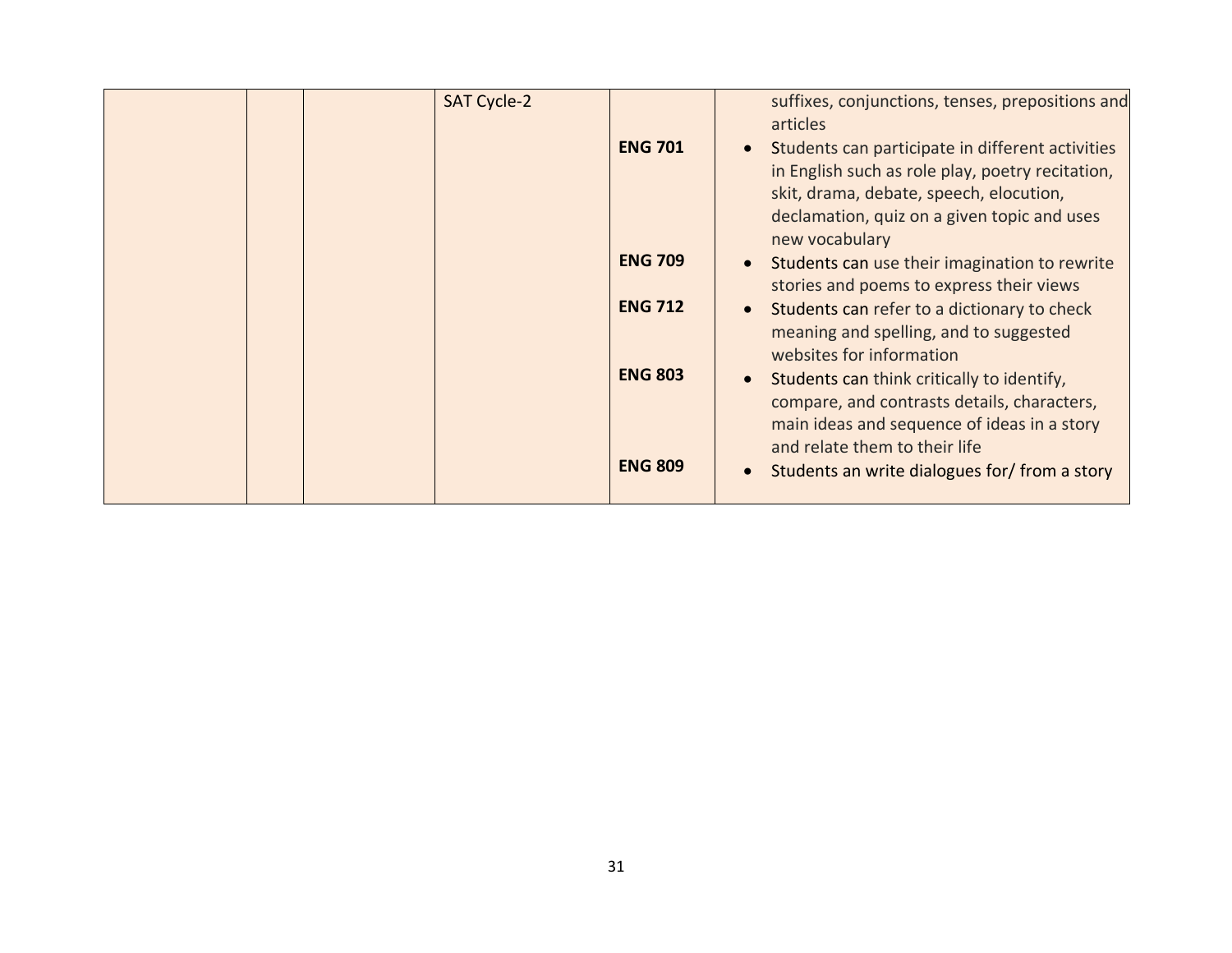| <b>August, 2021</b> | Honeydew        | Geography                   | <b>ENG 802</b> | <b>•</b> recties the poem with proper expressions and                   |
|---------------------|-----------------|-----------------------------|----------------|-------------------------------------------------------------------------|
|                     |                 | Lesson(Poem)                |                | intonation.                                                             |
|                     |                 |                             | <b>ENG 813</b> | makes use of "as- as" in sentences.                                     |
|                     |                 |                             |                |                                                                         |
|                     |                 | <b>Glimpses of the Past</b> | <b>ENG 803</b> | • reads text with understanding to draw information/<br>details.        |
|                     |                 |                             | <b>ENG 815</b> | understands and uses direct and indirect speech.                        |
|                     |                 |                             | <b>ENG 809</b> | • develops short skits highlighting social and<br>environmental issues. |
|                     |                 | <b>Macavity! The</b>        | <b>ENG 802</b> | <b>•</b> recites the poem with expressions and intonation.              |
|                     |                 | <b>Mystery Cat (Poem)</b>   | <b>ENG 804</b> | ·answers open ended questions logically.                                |
|                     |                 |                             |                |                                                                         |
|                     | It so happened  | The treasure within         | <b>ENG 806</b> | •understands his/her own strength/interests.                            |
|                     |                 |                             | <b>ENG 804</b> | . Reads the text and answers questions based on it.                     |
|                     |                 |                             | <b>ENG 806</b> | expresses his/her ideas/opinion on social issues.                       |
|                     | Textbook /      | Grammar &                   | <b>ENG 813</b> | <b>.</b> uses past indefinite tense in sentences.                       |
|                     | <b>Workbook</b> | Composition                 | <b>ENG 815</b> | • changes direct speech into indirect speech.                           |
|                     |                 |                             | <b>ENG 810</b> | . writes paragraph describing factual incidents of the                  |
|                     |                 |                             |                | past.                                                                   |
| September,          | Honeydew        | <b>Bipin Choudhary's</b>    | <b>ENG 802</b> | • reads and enjoys various forms of text.                               |
| 2021                |                 | Lapse of Memory             | <b>ENG 811</b> | · understands and uses idiomatic expression read in<br>the text.        |
|                     |                 |                             | <b>ENG 815</b> | ouses has to/ have to/ had to correctly in sentences.                   |
|                     |                 | The Last Bargain            | <b>ENG 802</b> | <b>•</b> recites the poem with proper intonation.                       |
|                     |                 | (Poem)                      | <b>ENG 811</b> | ouses words/ phrases read in the poem.                                  |
|                     | It so happened  | <b>Princess September</b>   | <b>ENG 802</b> | • reads/narrates short stories about prince/ princess.                  |
|                     |                 |                             | <b>ENG 803</b> | <b>•</b> supports his/her opinion/idea with evidence from               |
|                     |                 |                             |                | the text.                                                               |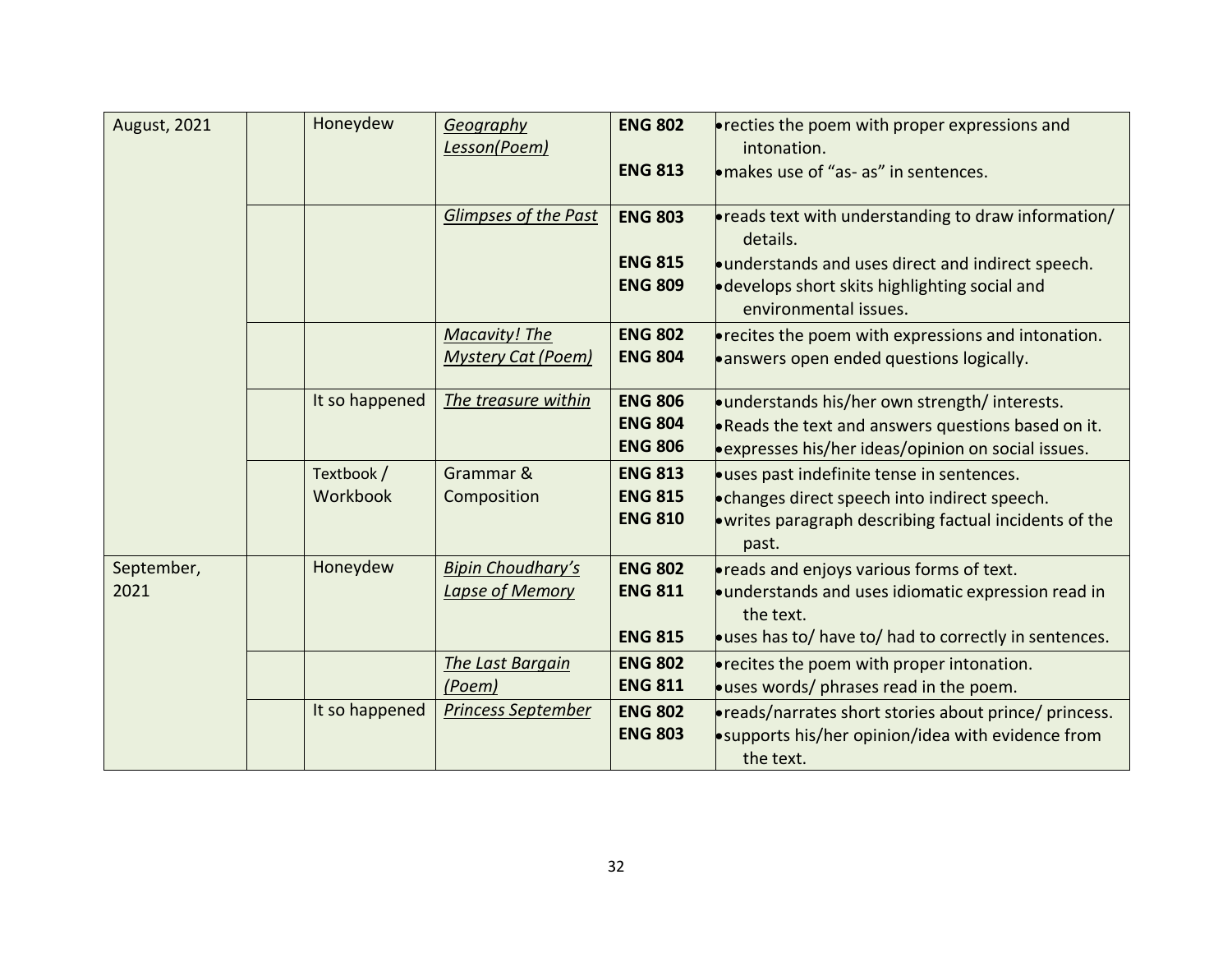|               |                 | Textbook /<br>Workbook | Grammar &<br>Composition                                      | <b>ENG 813</b><br><b>ENG 813</b><br><b>ENG 813</b><br><b>ENG 810</b><br><b>ENG 807</b> | ounderstands the concepts of singular and plural.<br>· uses collective noun in written and spoken form of<br>speech.<br><b>.</b> uses past continuous tense in sentences.<br>• writes short paragraph with the help of words<br>/phrases / picture clues etc.<br>. writes application/letterfor different purposes. |
|---------------|-----------------|------------------------|---------------------------------------------------------------|----------------------------------------------------------------------------------------|---------------------------------------------------------------------------------------------------------------------------------------------------------------------------------------------------------------------------------------------------------------------------------------------------------------------|
|               |                 |                        | 2nd Student Assessment Test in the last week of September     |                                                                                        |                                                                                                                                                                                                                                                                                                                     |
|               |                 |                        | Saturday of every alternative week will be a joyful Saturday. |                                                                                        |                                                                                                                                                                                                                                                                                                                     |
| October, 2021 | 1 <sup>st</sup> |                        | Catch up                                                      | <b>ENG 615</b>                                                                         | Students can identify and appropriately use<br>$\bullet$                                                                                                                                                                                                                                                            |
|               | week            |                        | Programme                                                     |                                                                                        | punctuations, correct sentence structures,                                                                                                                                                                                                                                                                          |
|               |                 |                        | Revision of the pre-                                          |                                                                                        | suffixes, conjunctions, tenses, prepositions and                                                                                                                                                                                                                                                                    |
|               |                 |                        | requisite                                                     |                                                                                        | articles                                                                                                                                                                                                                                                                                                            |
|               |                 |                        | competencies for                                              | <b>ENG 715</b>                                                                         | Students can use modal auxiliaries, direct/                                                                                                                                                                                                                                                                         |
|               |                 |                        | <b>SAT Cycle 3</b>                                            |                                                                                        | indirect statements and questions, active and                                                                                                                                                                                                                                                                       |
|               |                 |                        |                                                               |                                                                                        | passive voice                                                                                                                                                                                                                                                                                                       |
|               |                 |                        |                                                               | <b>ENG 813</b>                                                                         | Students can identify and use same word as                                                                                                                                                                                                                                                                          |
|               |                 |                        |                                                               |                                                                                        | nouns and verbs, 'if' clause, correct form of                                                                                                                                                                                                                                                                       |
|               |                 |                        |                                                               | <b>ENG 816</b>                                                                         | verbs, contractions, tenses etc                                                                                                                                                                                                                                                                                     |
|               |                 |                        |                                                               |                                                                                        | Students can identify subject and predicate                                                                                                                                                                                                                                                                         |
|               |                 |                        |                                                               |                                                                                        | and change sentences from assertive to                                                                                                                                                                                                                                                                              |
|               |                 |                        |                                                               |                                                                                        | negative, interrogative and exclamatory                                                                                                                                                                                                                                                                             |
|               |                 |                        |                                                               |                                                                                        | sentences                                                                                                                                                                                                                                                                                                           |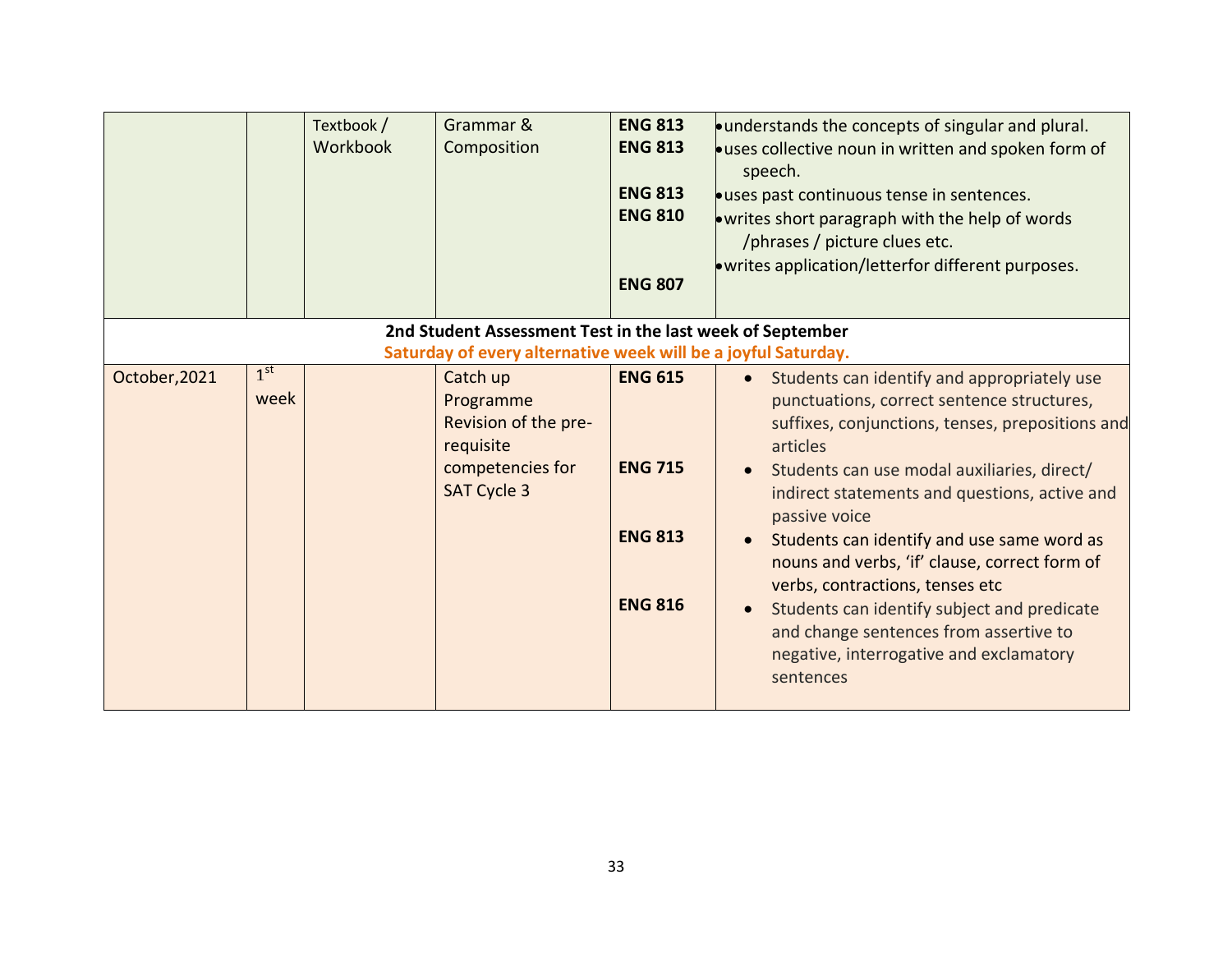| October, 2021 | Honeydew    | The Summit Within       | <b>ENG 802</b> | understands and appreciates the physical,<br>emotional and spiritual aspects of an adventure.               |
|---------------|-------------|-------------------------|----------------|-------------------------------------------------------------------------------------------------------------|
|               |             |                         | <b>ENG 813</b> | $\bullet$ makes nouns adding – ance, - ence to the given<br>words.                                          |
|               |             |                         | <b>ENG 807</b> | • writes a composition describing his/her visit to<br>different places such as hills/historical places etc. |
|               |             |                         | <b>ENG 814</b> | · makes use of suitable phrases in sentences.                                                               |
|               |             | The School<br>Boy(Poem) | <b>ENG 802</b> | $\bullet$ recites the poem with proper expressions and<br>intonation.                                       |
|               |             |                         | <b>ENG 803</b> | understands and speaks about the main idea of the                                                           |
|               |             |                         |                | poem.                                                                                                       |
|               | It so       | The fight               | <b>ENG 808</b> | understands and appreciates the importance of true                                                          |
|               | happened(S. |                         |                | friendship.                                                                                                 |
|               | Reader)     |                         | <b>ENG 802</b> | <b>• reads stories/fable/folk tales for pleasure.</b>                                                       |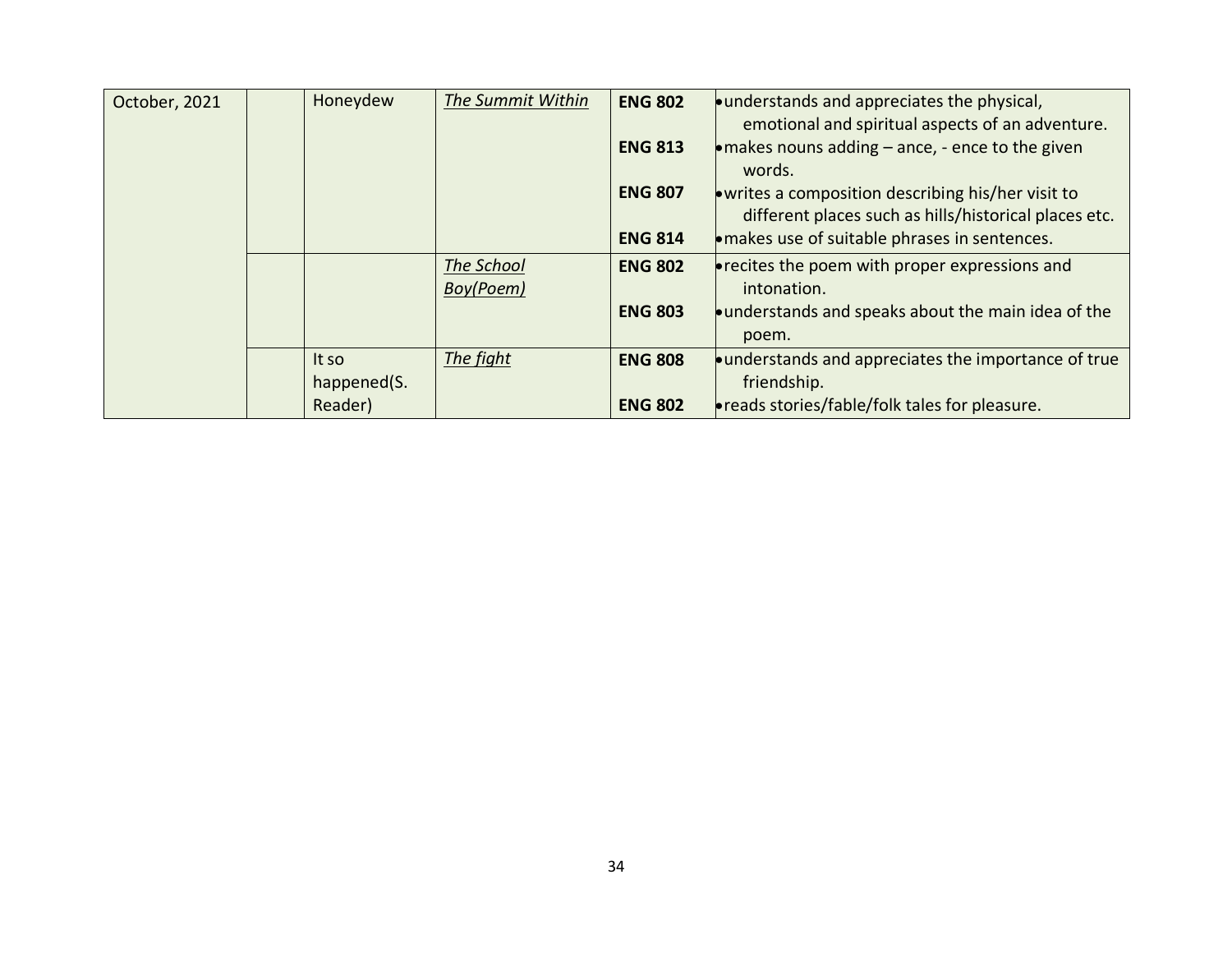|                   |                        | The open window          | <b>ENG 804</b>                   | <b>•</b> reads the text and answers the questions based on<br>it.                                                          |
|-------------------|------------------------|--------------------------|----------------------------------|----------------------------------------------------------------------------------------------------------------------------|
|                   |                        |                          | <b>ENG 808</b>                   | speaks about human values such as truth and<br>honesty.                                                                    |
|                   | Textbook /<br>Workbook | Grammar &<br>Composition | <b>ENG 816</b>                   | • rearranges the sentences into a meaningful<br>sequence.                                                                  |
|                   |                        |                          | <b>ENG 814</b>                   | • Makes new words using suffix $-er$ , $-$ ist, $-$ ship, $-$ hood<br>etc.                                                 |
|                   |                        |                          | <b>ENG 813</b><br><b>ENG 813</b> | <b>.</b> uses correct form of verbs in sentences.<br>• makes appropriate use of pronouns and prepositions in<br>sentences. |
| November,<br>2021 | Honeydew               | This is Jody's Fawn      | <b>ENG 808</b>                   | expresses his ideas/concerns about<br>environment/nature.                                                                  |
|                   |                        |                          | <b>ENG 806</b>                   | understands and appreciates human values such as<br>compassion, justice, care and concern for human<br>and animal life.    |
|                   |                        |                          | <b>ENG 815</b><br><b>ENG 813</b> | ·uses appropriate modals in sentences.<br><b>•</b> identifies transitive and intransitive verbs.                           |
|                   |                        | A Visit to Cambridge     | <b>ENG 808</b>                   | • develops a positive and inclusive attitude towards<br>differently abled people.                                          |
|                   |                        |                          | <b>ENG 802</b>                   | • reads various forms of text like travelogues/comics<br>etc.                                                              |
|                   |                        |                          | <b>ENG 815</b><br><b>ENG 813</b> | . changes direct speech into indirect speech.<br>·identifies present participle form in sentences.                         |
|                   |                        |                          | <b>ENG 812</b>                   | • reads/speaks words with correct pronunciation.                                                                           |
|                   | It so happened         | <b>Jalebis</b>           | <b>ENG 802</b>                   | <b>•</b> reads the text and answers the questions based on<br>it.                                                          |
|                   |                        |                          | <b>ENG 803</b>                   | ·locates details, sequence of ideas/events and<br>understands main idea of the story/text.                                 |
|                   | Textbook /<br>Workbook | Grammar &<br>Composition | <b>ENG 807</b>                   | . writes a factual description of an incident with the<br>help of given clues.                                             |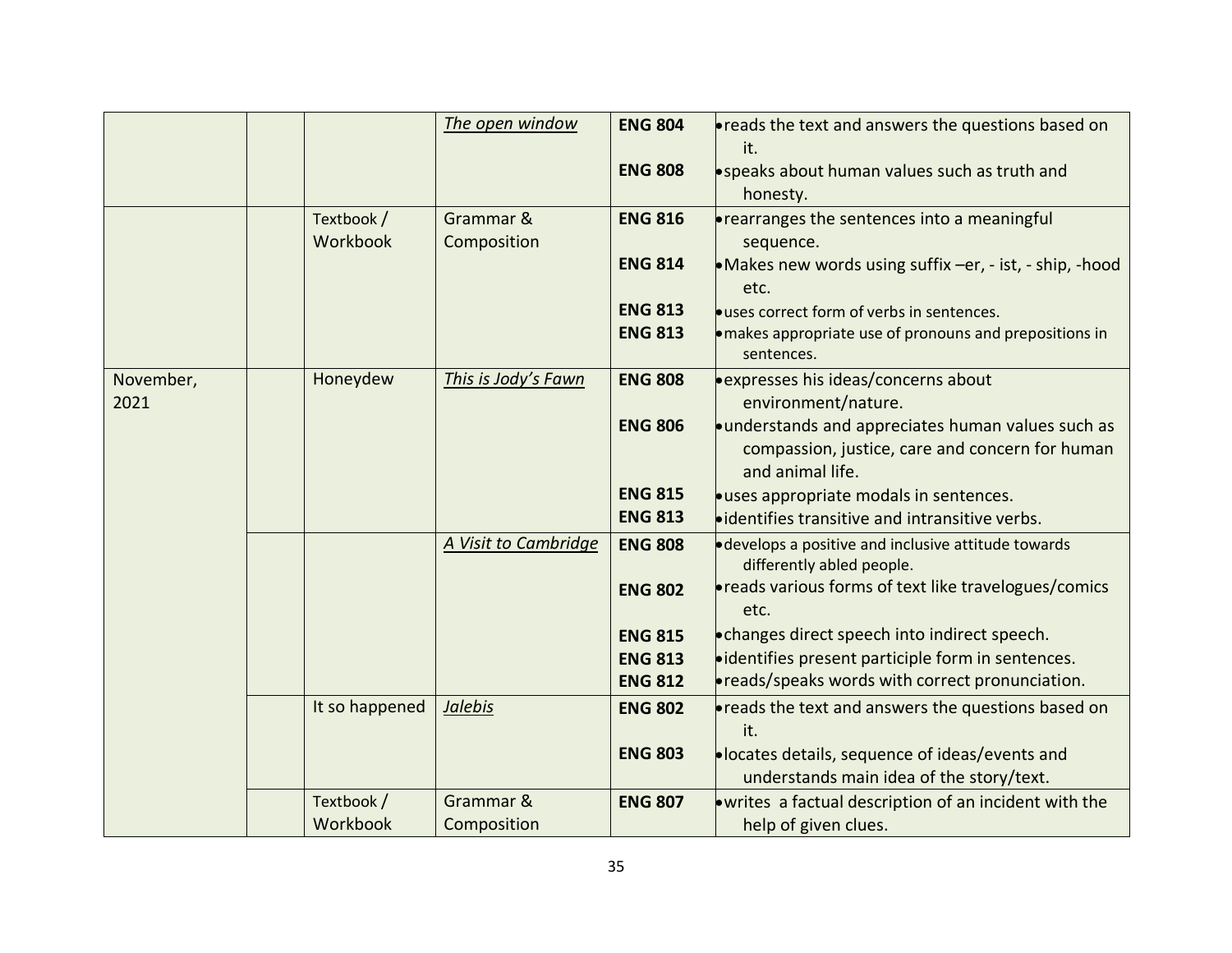|                                                                                    |                         |          |                                                                                                      | <b>ENG 813</b>                                                       | • uses correct forms of verbs (has/have, is/am/are,<br>was/were etc.) with appropriate subject-verb<br>agreement                                                                                                                                                                                                                                                                                                                                                                                                                                                                                                            |  |  |  |
|------------------------------------------------------------------------------------|-------------------------|----------|------------------------------------------------------------------------------------------------------|----------------------------------------------------------------------|-----------------------------------------------------------------------------------------------------------------------------------------------------------------------------------------------------------------------------------------------------------------------------------------------------------------------------------------------------------------------------------------------------------------------------------------------------------------------------------------------------------------------------------------------------------------------------------------------------------------------------|--|--|--|
| <b>Assessment</b><br>Saturday of every alternative week will be a joyful Saturday. |                         |          |                                                                                                      |                                                                      |                                                                                                                                                                                                                                                                                                                                                                                                                                                                                                                                                                                                                             |  |  |  |
| December, 2021                                                                     | 1 <sup>st</sup><br>week |          | Catch up<br>Programme<br>Revision of the pre-<br>requisite<br>competencies for<br><b>SAT Cycle 4</b> | <b>ENG 611</b><br><b>ENG 614</b><br><b>ENG 805</b><br><b>ENG 813</b> | Students can use synonyms, antonyms<br>appropriately in sentences<br>Students can identify and appropriately use<br>collective and abstract nouns, reflexive<br>pronouns, relative pronouns, degrees of<br>adjectives; and make nouns from adjectives<br>and adjectives from nouns; and use same<br>words as nouns and verb<br>Students can read, ask, and respond to<br>questions based on a variety of grade 8<br>appropriate texts, justifying answers with<br>reason/textual evidence<br>Students can identify and use same word as<br>nouns and verbs, 'if' clause, correct form of<br>verbs, contractions, tenses etc |  |  |  |
| December, 2021                                                                     |                         | Honeydew | When I set out<br>forthe<br>Lyonnesse(Poem)                                                          | <b>ENG 802</b><br><b>ENG 812</b>                                     | <b>•</b> recites the poem with proper intonation and<br>understands the main idea of the poem.<br><b>•</b> identifies rhyming words in the poem.                                                                                                                                                                                                                                                                                                                                                                                                                                                                            |  |  |  |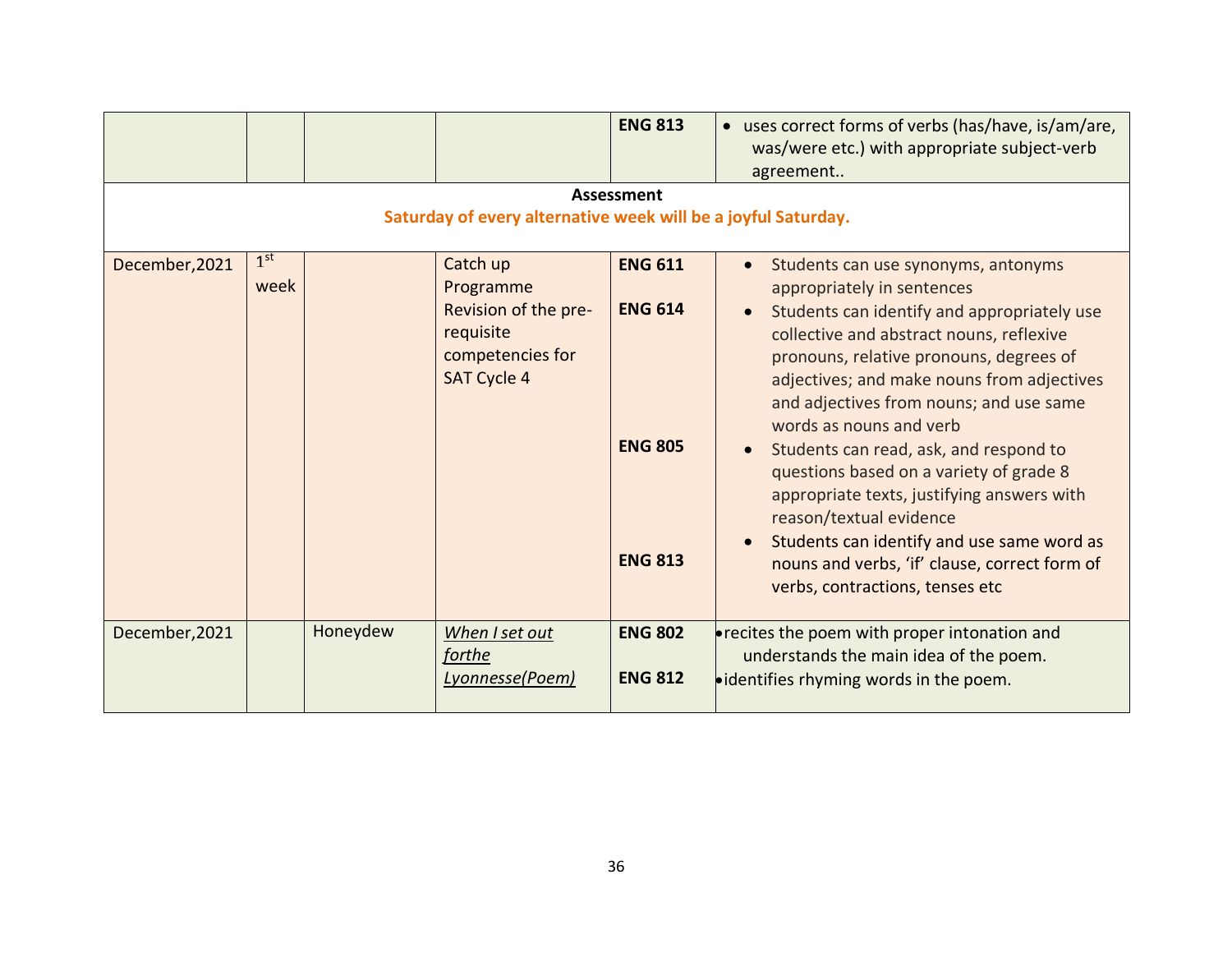|  |                        | A Short Monsoon<br><b>Diary</b> | <b>ENG 805</b><br><b>ENG 808</b><br><b>ENG 813</b><br><b>ENG 814</b> | <b>• reads the text with comprehension and answers the</b><br>questions based on it.<br><b>• talks about seasonal changes.</b><br><b>.</b> uses past indefinite and past continuous tense in<br>sentences.<br><b>Let uses noun phrases and adjectival phrases in</b><br>sentences. |
|--|------------------------|---------------------------------|----------------------------------------------------------------------|------------------------------------------------------------------------------------------------------------------------------------------------------------------------------------------------------------------------------------------------------------------------------------|
|  | It so happened         | The Comet 1                     | <b>ENG 806</b><br><b>ENG 805</b>                                     | <b>•</b> reflects scientific attitudes in his/her day to day life.<br><b>• reads text and answers the questions based on it.</b>                                                                                                                                                   |
|  | Textbook /<br>Workbook | Grammar &<br>Composition        | <b>ENG 812</b><br><b>ENG 807</b><br><b>ENG 815</b>                   | . writes synonyms and antonyms for the given words.<br>. writes short stories/descriptions/poems with his<br>own ideas/imagination.<br>• makes correct use modals and forms of verbs.                                                                                              |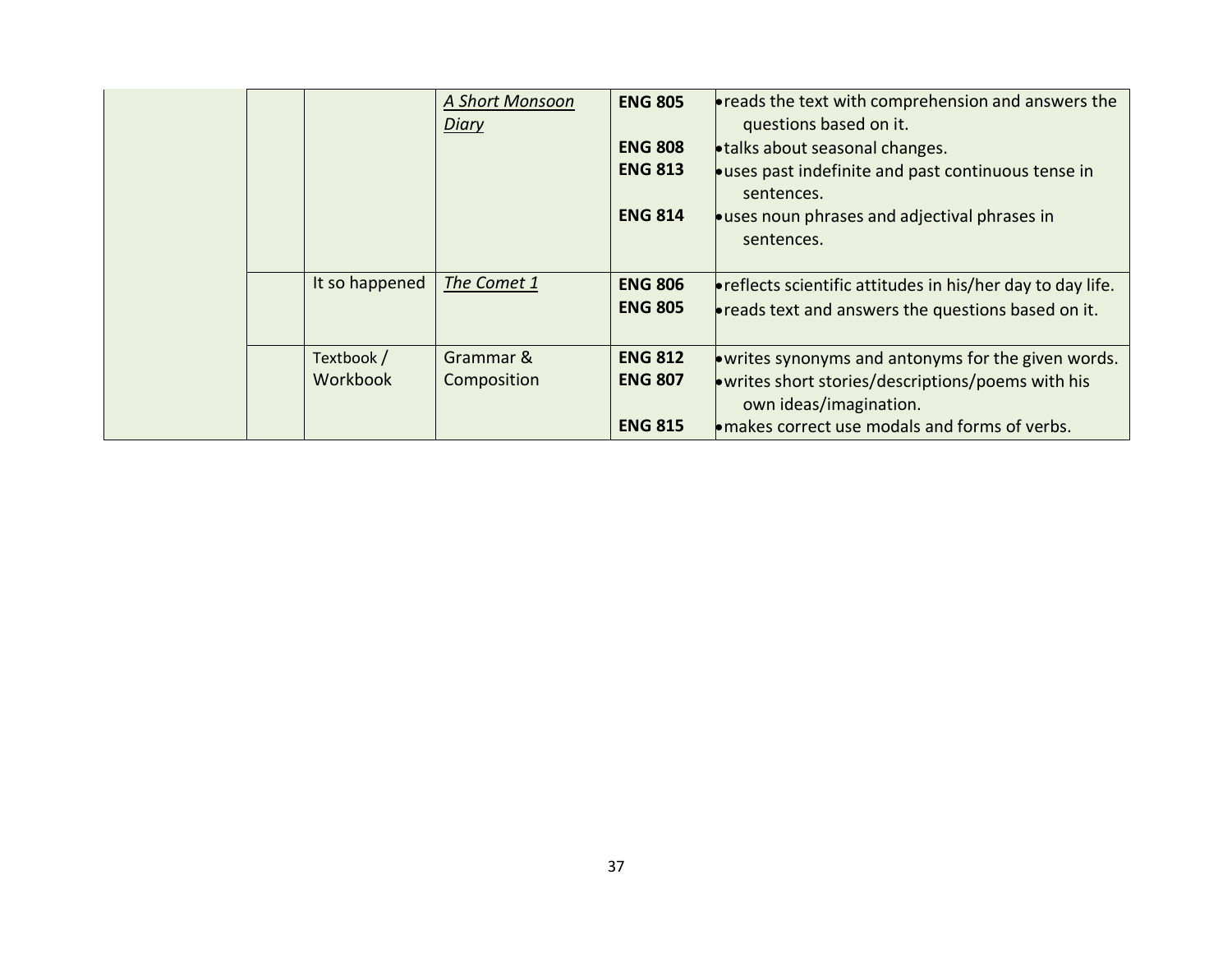| Winter Break from 01 January to 10 January 2022                                    |                         |                        |                                                                                                      |                                                                                                          |                                                                                                                                                                                                                                                                                                                                                                                                                                    |  |
|------------------------------------------------------------------------------------|-------------------------|------------------------|------------------------------------------------------------------------------------------------------|----------------------------------------------------------------------------------------------------------|------------------------------------------------------------------------------------------------------------------------------------------------------------------------------------------------------------------------------------------------------------------------------------------------------------------------------------------------------------------------------------------------------------------------------------|--|
| January, 2022                                                                      |                         | Honeydew               | On the Grasshopper<br>and Cricket (Poem)                                                             | <b>ENG 802</b><br><b>ENG 812</b><br><b>ENG 803</b>                                                       | <b>•</b> recites the poem with proper expressions and<br>intonation.<br><b>.</b> uses the same word for different meanings<br>(homonyms).<br>• identifies sounds of different birds and animals.                                                                                                                                                                                                                                   |  |
|                                                                                    |                         | Textbook /<br>Workbook | The Great Stone<br>Face I<br>Grammar &<br>Composition                                                | <b>ENG 807</b><br><b>ENG 803</b><br><b>ENG 813</b><br><b>ENG 810</b><br><b>ENG 815</b><br><b>ENG 812</b> | • identifies different forms of writing-diary<br>entry/travelogue etc.<br>· makes observations of surrounding objects.<br>• makes noun form of the words by adding-ness, -ity<br>etc.<br>• writes short description of any personal/imagined<br>incidents/events.<br><b>.</b> uses appropriate modal in the sentences.<br>• writes opposites for the given words.                                                                  |  |
| <b>Assessment</b><br>Saturday of every alternative week will be a joyful Saturday. |                         |                        |                                                                                                      |                                                                                                          |                                                                                                                                                                                                                                                                                                                                                                                                                                    |  |
| February                                                                           | 1 <sup>st</sup><br>week |                        | Catch up<br>Programme<br>Revision of the pre-<br>requisite<br>competencies for<br><b>SAT Cycle 5</b> | <b>ENG 709</b><br><b>ENG 810</b><br><b>ENG 814</b>                                                       | Students can use their imagination to rewrite<br>$\bullet$<br>stories and poems to express their views<br>Students can write a coherent and meaningful<br>paragraph through the process of drafting,<br>revising, editing and finalising<br>Students can identify and use adverbs, degree<br>of adjectives, words such as 'can/cannot',<br>'could/could not', articles frame questions and<br>form adjectives from nouns and verbs |  |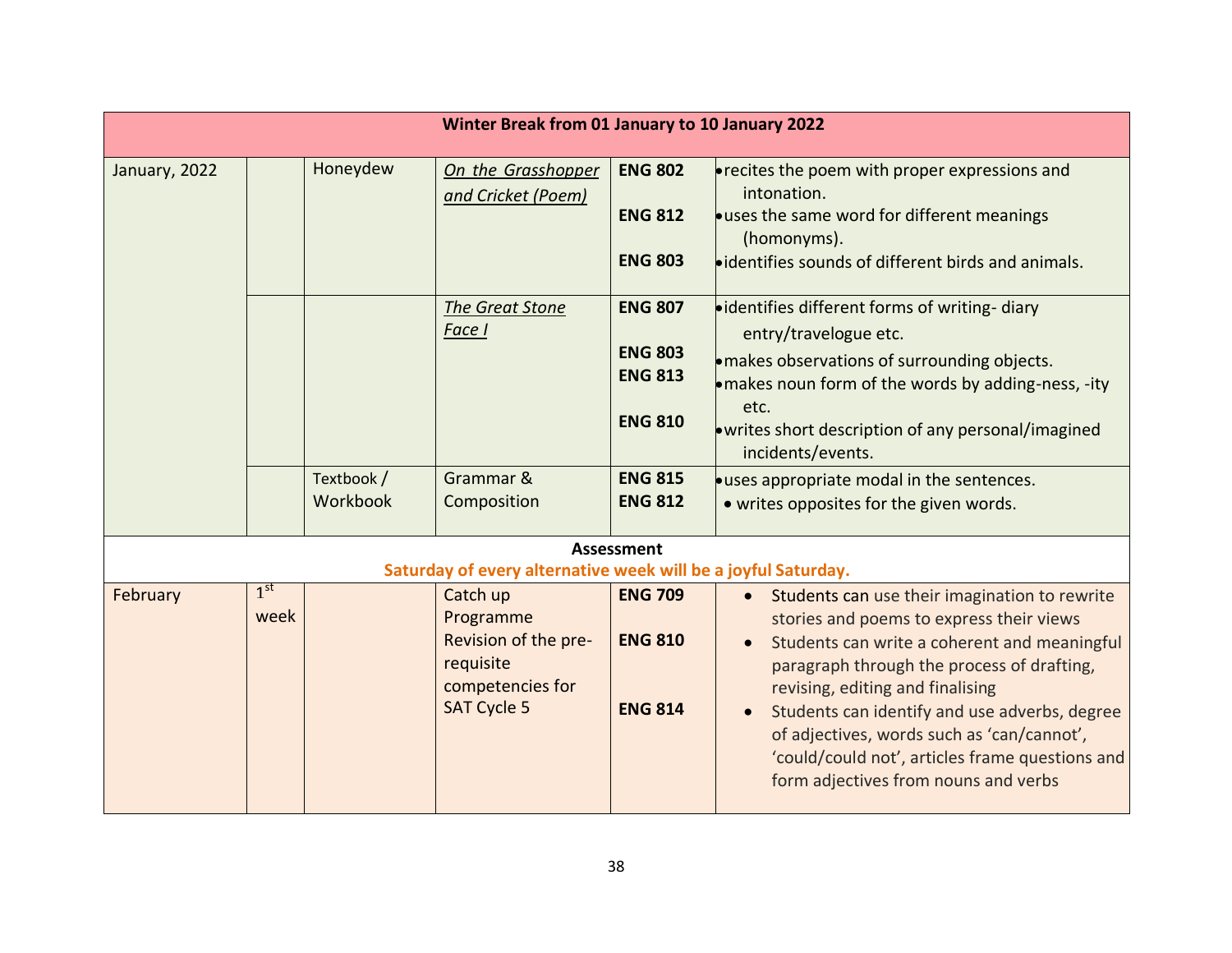| February, 2022 | Honeydew | The Great Stone | <b>ENG 810</b> | $\bullet$ rearranges the sentences to construct a paragraph. |
|----------------|----------|-----------------|----------------|--------------------------------------------------------------|
|                |          | $Face -ll$      | <b>ENG 803</b> | $\bullet$ understands and uses words/phrases read in the     |
|                |          |                 |                | story.                                                       |
|                |          |                 | <b>ENG 812</b> | $\bullet$ reads/speaks words with correct pronunciation.     |
|                |          |                 | <b>ENG 813</b> | <b>Louses future indefinite tense in sentences.</b>          |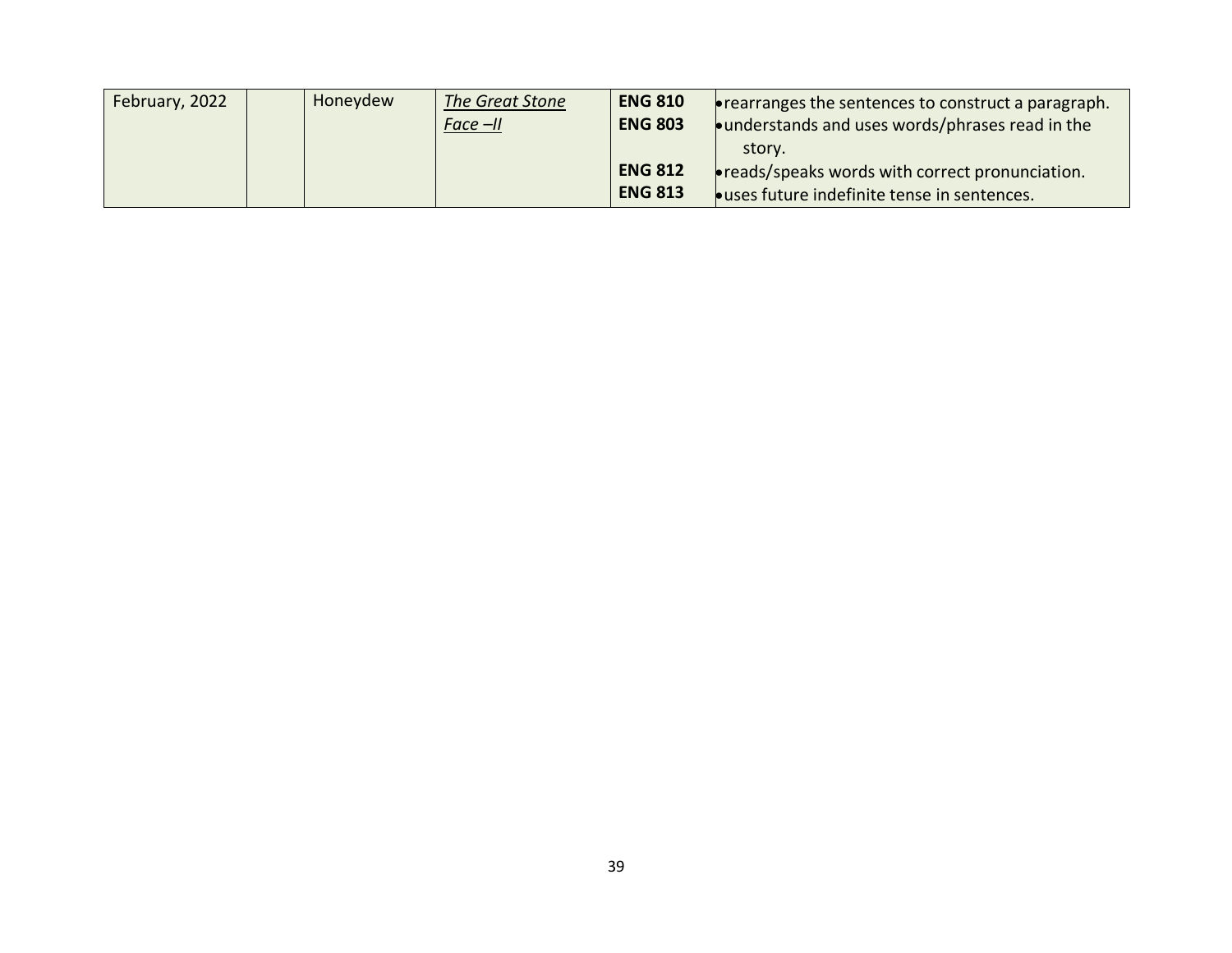|                    | It so happened         | The Comet 2                                  | <b>ENG 808</b><br><b>ENG 806</b> | .solves the problems of day to day life with scientific<br>attitudes.<br>. holds discussions on the uses and misuses of<br>science and technology.                                       |
|--------------------|------------------------|----------------------------------------------|----------------------------------|------------------------------------------------------------------------------------------------------------------------------------------------------------------------------------------|
|                    |                        | Ancient education<br>system of India         | <b>ENG 808</b><br><b>ENG 805</b> | • appreciates ancient education system of India.<br>answers questions based on the text read or heard<br>using appropriate vocabulary and sentences.                                     |
|                    | Textbook /<br>Workbook | Grammar &<br>Composition                     | <b>ENG 812</b>                   | $\bullet$ makes opposites by using the prefixes un-, dis-, in-,<br>il-, in-, im-                                                                                                         |
|                    |                        |                                              | <b>ENG 814</b><br><b>ENG 814</b> | <b>•</b> frames questions using 'wh' words.<br>ouses degrees of adjectives correctly in the<br>sentences.                                                                                |
|                    |                        |                                              | <b>ENG 816</b><br><b>ENG 811</b> | . picks the odd one out from a list.<br>. completes crossword puzzles with the help of given<br>clues.                                                                                   |
|                    |                        |                                              | <b>ENG 806</b>                   | <b>describes a picture in his/her own words.</b>                                                                                                                                         |
| <b>March, 2022</b> | It so happened         | Moonga And<br>Motha(Folk Tale of<br>Haryana) | <b>ENG 802</b><br><b>ENG 805</b> | <b>• reads a variety of texts for pleasure and shares</b><br>his/her views on various cultures/human values.<br>.writes answers to inferential/extrapolative<br>questions based on text. |
|                    |                        |                                              |                                  |                                                                                                                                                                                          |
|                    |                        |                                              |                                  |                                                                                                                                                                                          |
|                    |                        |                                              |                                  |                                                                                                                                                                                          |